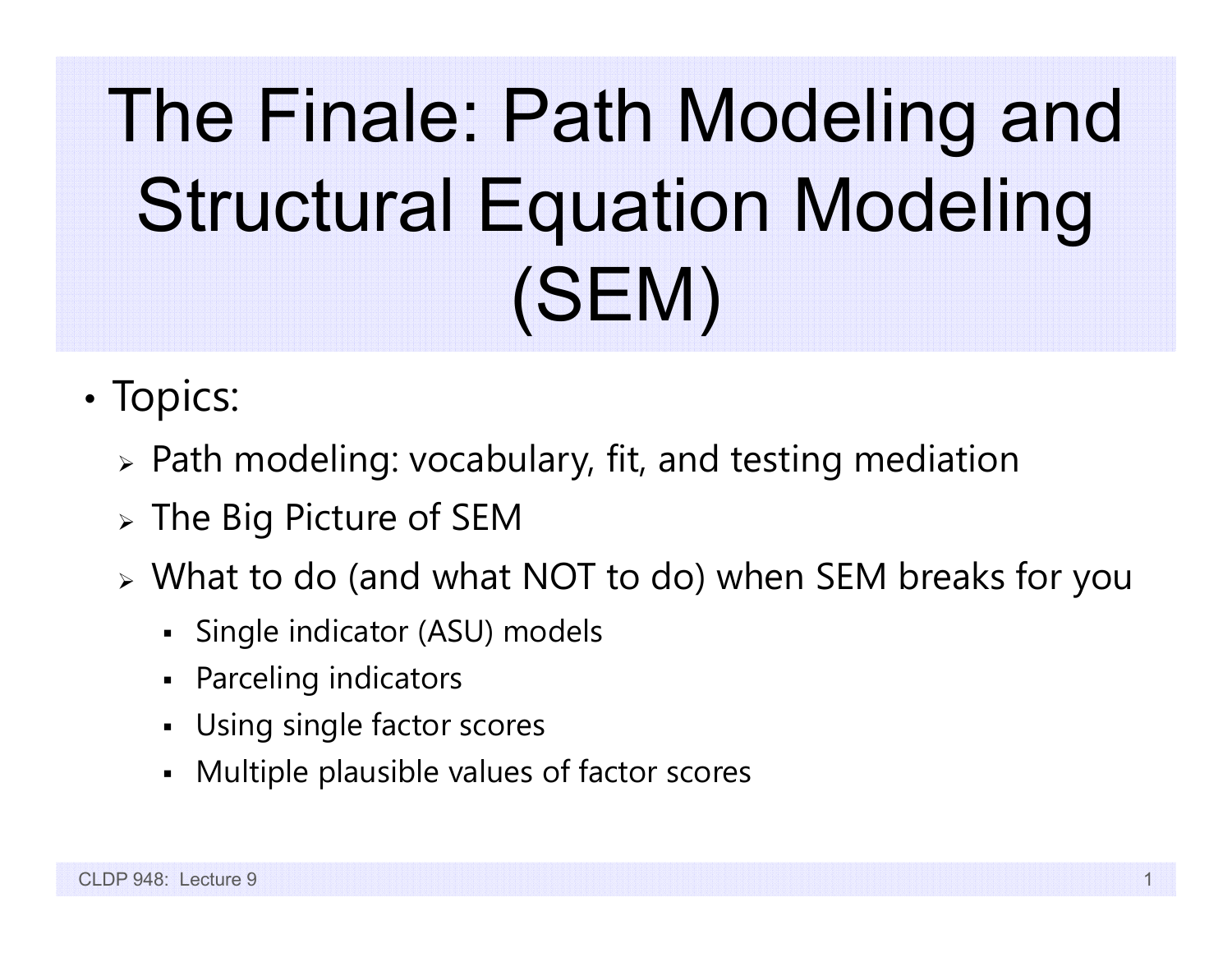#### Path Models: Pictures and Equations

- • Path model: Multivariate models for predicting 2+ outcomes simultaneously for the same unit of analysis
- • Most often expressed as a diagram using these conventions:
	- Boxes = observed variables; circles = latent variables (in SEM) or residual
	- > One-headed arrow = regression (arrow points <u>from</u> predictor <u>to</u> outcome)
	- $\triangleright$  Two-headed arrow = residual covariance; intercepts typically not shown

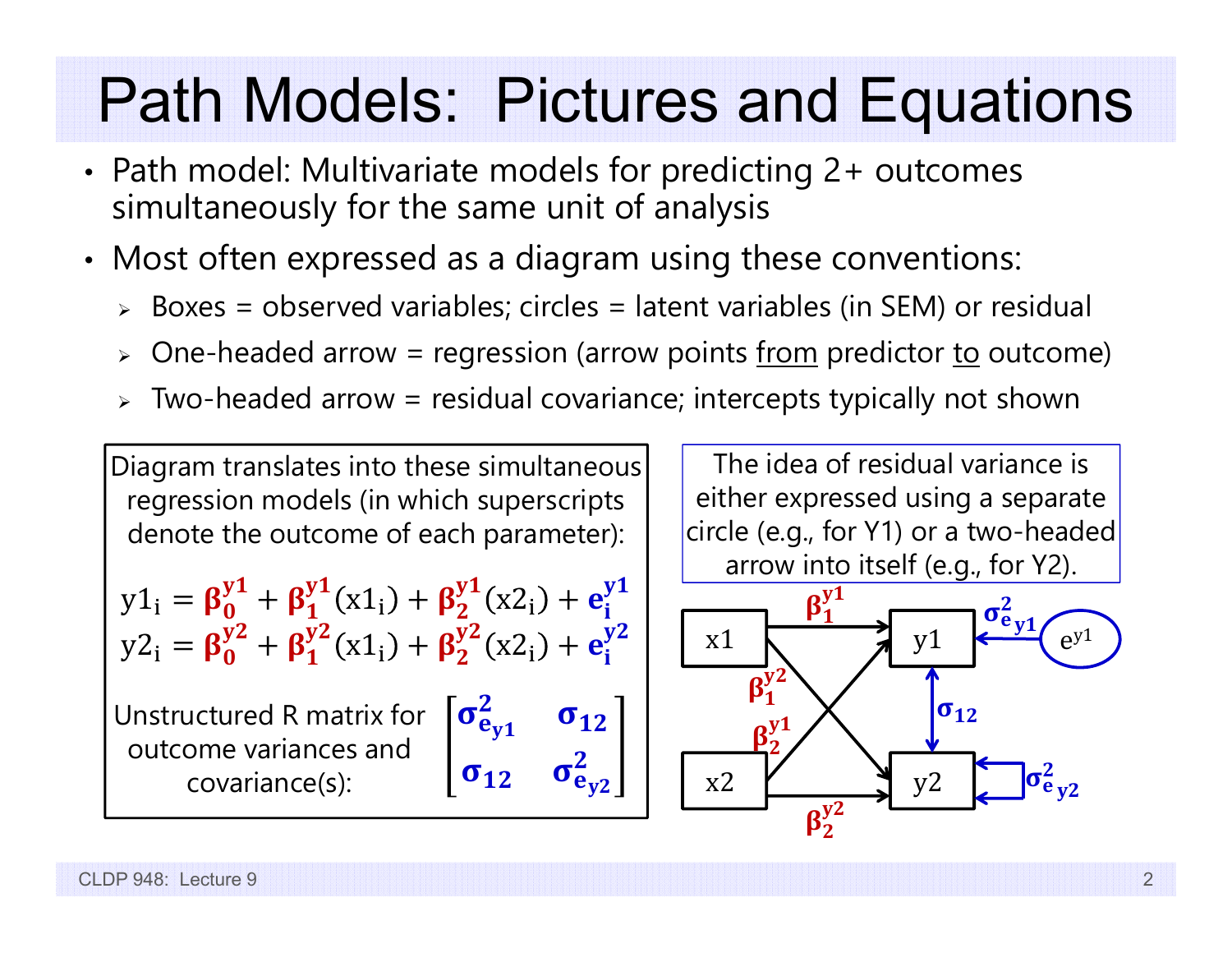#### Multivariate Regression via Path Models

- • $\bm{\cdot}$  This example is really just two univariate regression models estimated simultaneously
	- $\triangleright$  β<sub>1</sub> and β<sub>2</sub> provide the unique effects of x1 and x2 for y1 and y2 outcomes
	- $\triangleright$  Can calculate R<sup>2</sup> for each outcome
- •• So why do both at once?
	- $>$  To test differences in effect size (e.g., does  $\beta_1^y$  $J_1^\text{y1}=\beta_2^\text{y1}$ ?)
	- $\triangleright$  To test mediation and indirect effects, in which a variable is both a predictor and an outcome in the same analysis (stay tuned)



If these variables came from a dyad of two persons (1 and 2), this could be an example of an "actor–partner model"

- $\blacktriangleright$  Arrows within same person
	- $=$  "actor effects"
- ➤ Arrows across different people
	- = "partner effects"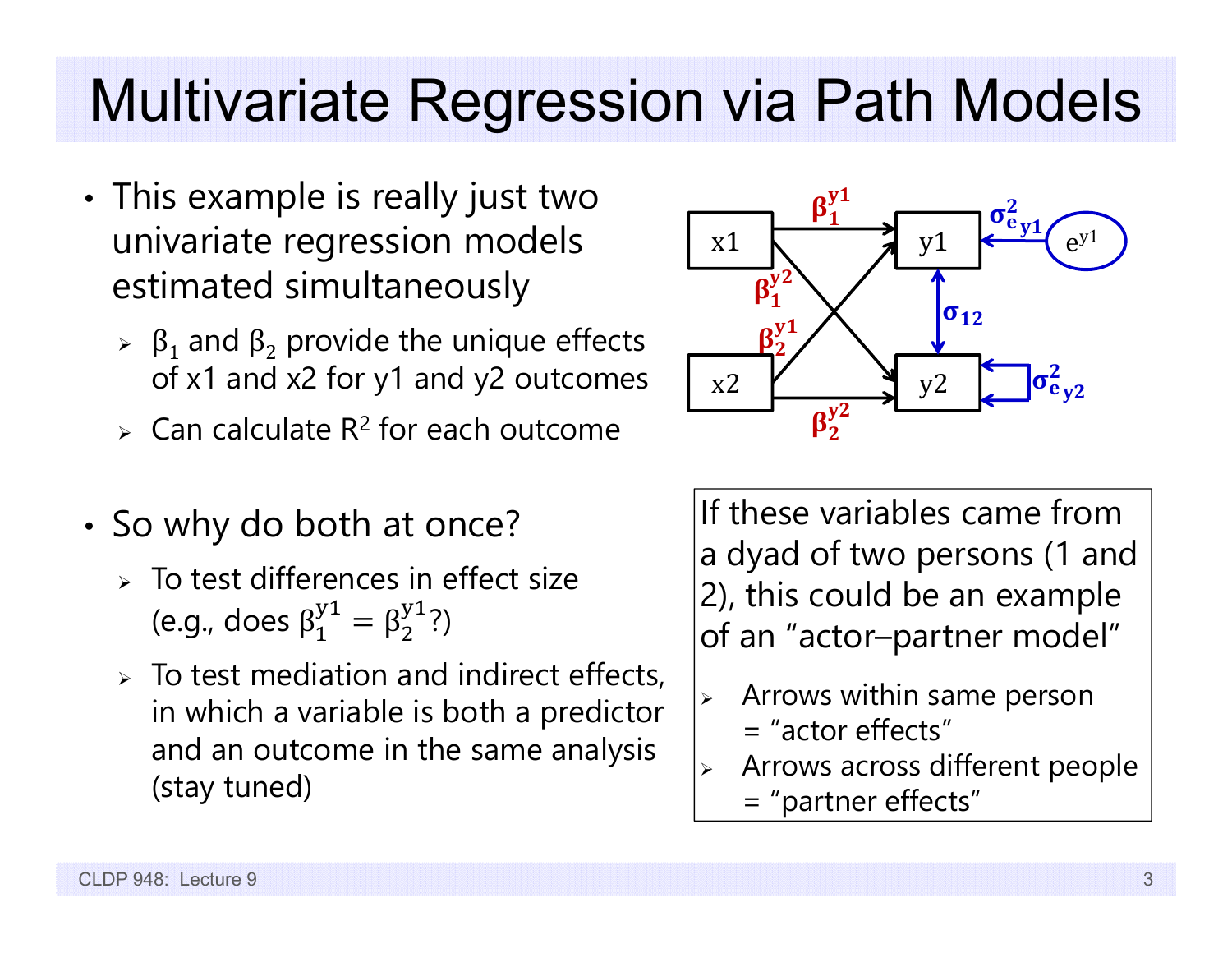### 2 Types of Path Model Solutions

- <u>Unstandardized</u>  $\rightarrow$  predicts scale-sensitive original variables:
	- $\triangleright$  **Regression Model:**  $\mathrm{y1}_{\mathrm{i}} = \beta^{\mathrm{y}}_{\mathrm{0}}$  $\frac{y_1}{0} + \beta_1^{y_1}(x_1) + \beta_2^{y_1}(x_2) + e_i^{y_1}$
	- $\triangleright$  Useful for comparing across groups (whenever absolute values matter)
	- $\triangleright$  Model parameters predict the intercepts and covariance matrix
	- **>** Variance of  $y1$  = [variance explained by predictor fixed effects] +  $\sigma_e^2$  $\frac{2}{6}$ y1
- Standardized  $\rightarrow$  Solution using z-scored versions of variables:
	- $\triangleright$  Useful when comparing effects within a solution (are then on same scale)
	- Standardized model parameters predict the **variable correlation matrix**
	- > Standardized slope =  $[\beta_1^{y1} * SD(x1)] / SD(y1)$  = unique correlation
	- $\triangleright$  **R**<sup>2</sup> for **y1** = **1 standardized**  $\sigma_e^2$ 2<br>e y 1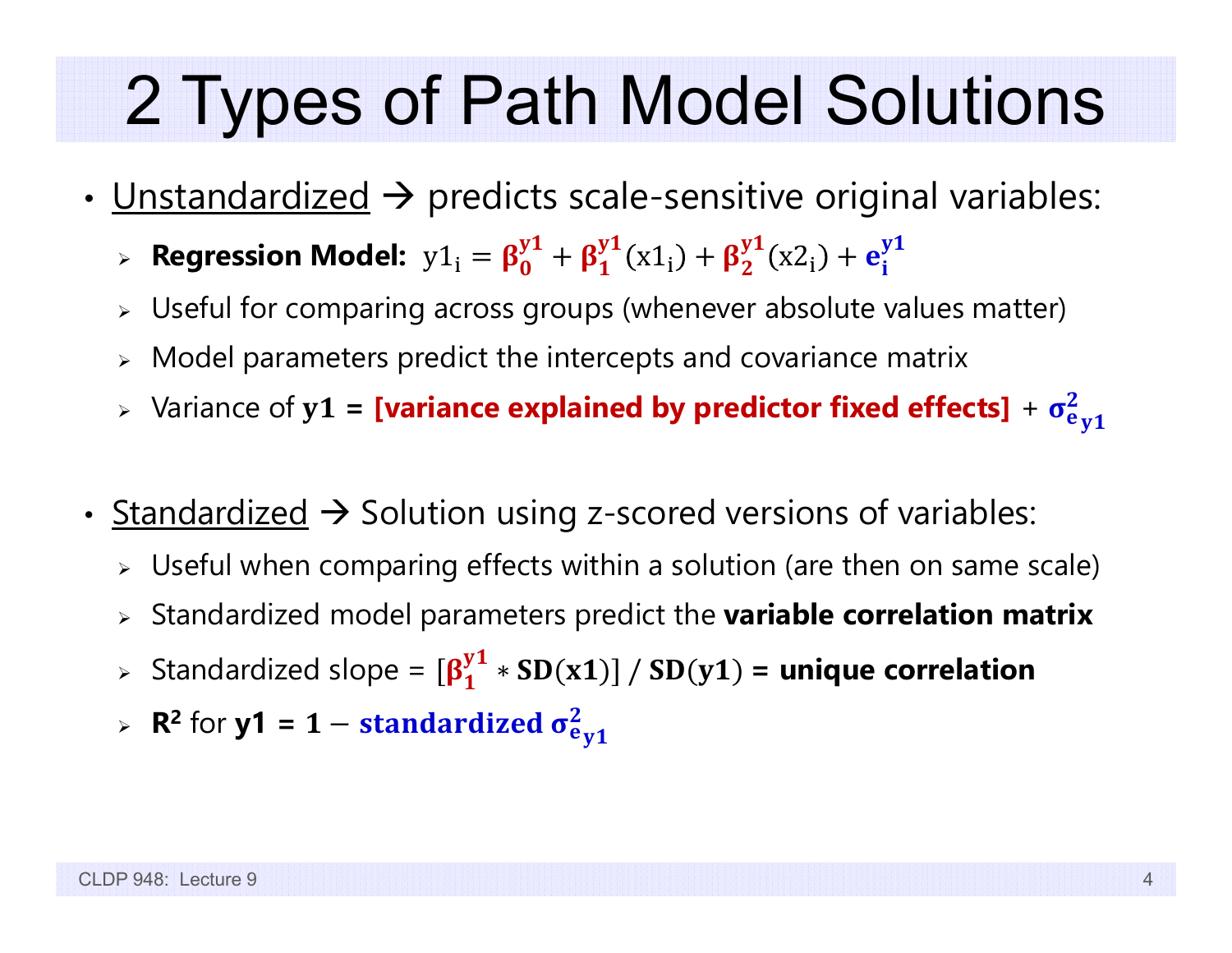# New (and Confusing) Terminology

- Predictors are known as **exogenous** variables ( X-ogenous to me)
- •Outcomes are known as **endogenous** variables (IN-dogenous to me)
- Variables that are both at once are called **endogenous** variables

Our previous example model: 2 exogenous variables (x1 and x2 ) 2 endogenous variables (y<sup>1</sup> and y<sup>2</sup> )



Our modified example model: 2 exogenous variables (x1 and x2 ) 2 endogenous variables (y<sup>1</sup> and y<sup>2</sup> )

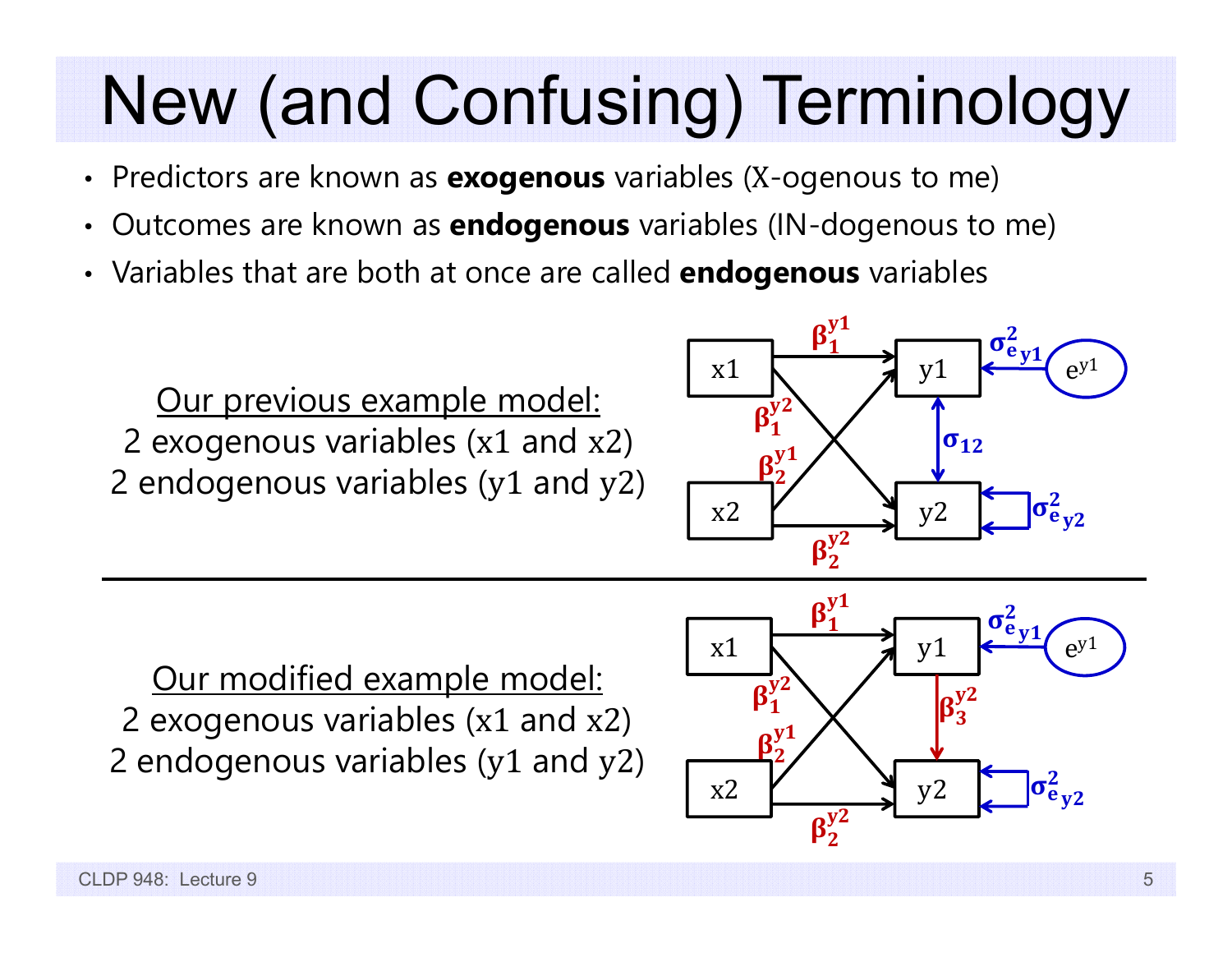# New (and Confusing) Terminology

- • What parameters get estimated for exogenous "predictor" and endogenous "outcome" variables differs importantly by program!
	- $\triangleright$  Only the intercepts, residual variances, and residual covariances of "outcome" variables are estimated as part of the likelihood…
- • $\bm{\cdot}$  But this distinction is not as clear-cut as one might think…
- • By default **in Mplus**, \*truly\* exogenous predictor variables cannot have missing data (the same as in any linear model)
	- Cases with missing predictors are **listwise deleted** out of the model (incomplete data are assumed missing completely at random)
	- $\triangleright$  Because predictors are <u>not</u> explicitly part of likelihood function
		- n **-** LL contains  $\hat{y}_i$  for each person and  $\sigma_e^2$  $<sup>2</sup>$  for each outcome</sup>
		- So LL can't be calculated without the predictors that create each  $\hat{y}_i$
	- **But these exogenous predictors do not have distributions** …
		- Good when you want to include non-normally-distributed predictors!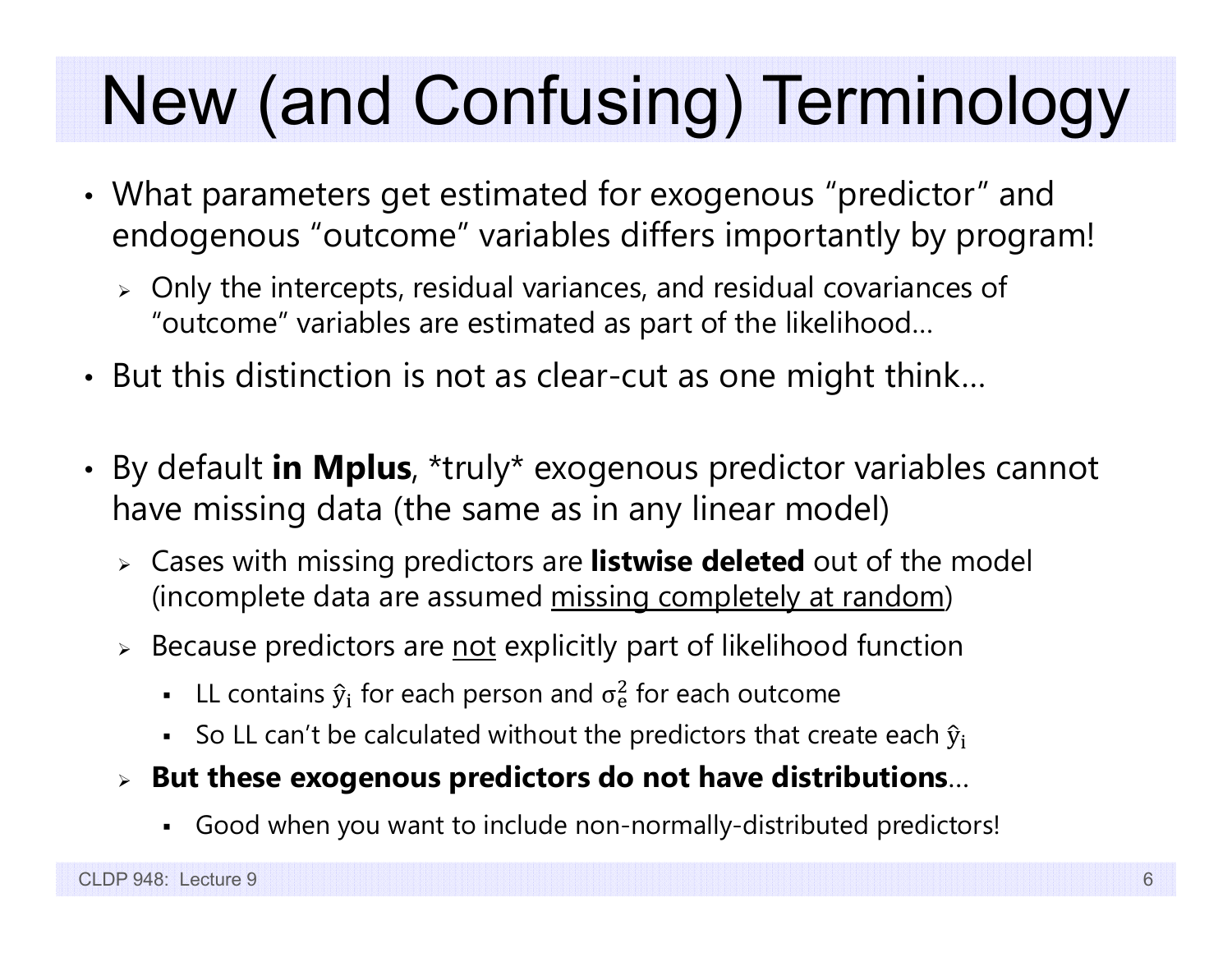#### "Predictors" as Endogenous Outcomes

- • Mplus allows you to bring exogenous predictors into the likelihood  $\rightarrow$  predictors then become "outcomes" in terms of their parameters (estimated means, variances, and covariances)
	- $\triangleright\;$  Even if nothing predicts the predictor (it's not really an outcome)
	- $\triangleright$  These predictors can then have missing data assuming <u>missing at random</u> (conditionally random given the rest of the model)
	- **These predictors then have distributional assumptions (usually MVN)**
	- $\triangleright$  Mplus will not let endogenous "predictors" have other distributions (so you will have to make them an outcome of something else to fix this)
- • **Exogenous predictors are forced into the likelihood in STATA SEM and SAS CALIS** (and I have not been able to find how to force predictors out of the likelihood, but STATA GSEM may allow it)
	- $\triangleright$  STATA SEM "xconditional" computes their means, variances, and covariances from the observed data to save time given complete data (and searches for them as model parameters otherwise), but these values then go into the likelihood, which means exogenous predictors have assumed distributions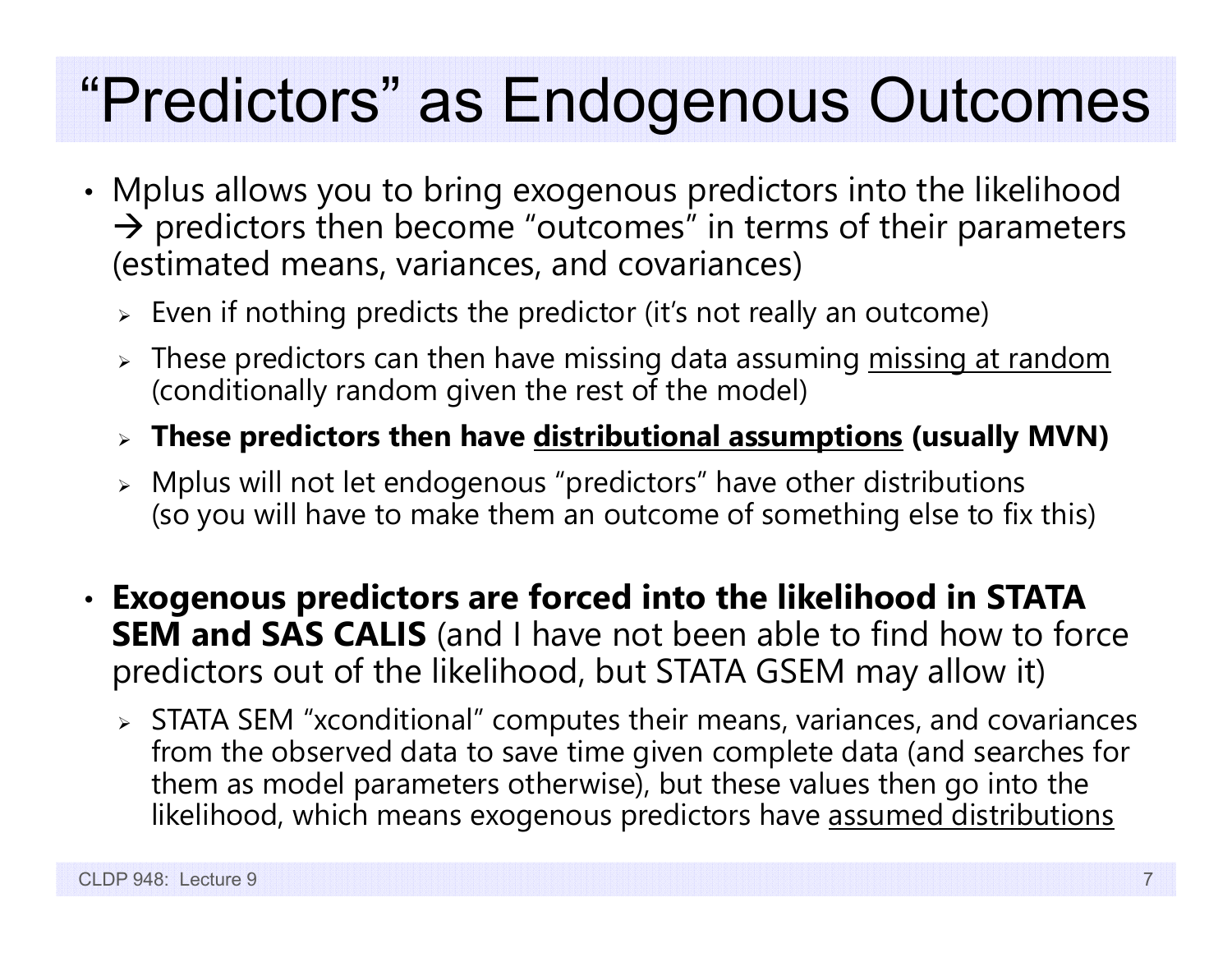#### What Goes In What Comes Out (data used as input) (estimated parameters)

- •• Observed <u>mean</u> per variable
- •• Observed variance per variable
- Observed covariance between each pair of variables
- This is the data the model is trying to "fit"!
- •• Estimated <u>intercept</u> per variable (to *perfectly* re-create the observed variable means)
- •• Estimated <u>residual variance</u> per variable (to *perfectly* re-create the observed variances)
- •• Estimated regression path or covariance between each pair of variables (to predict their observed covariances)
	- $\triangleright$  If some are omitted, then observed covariances will not be perfectly reproduced **room for misfit**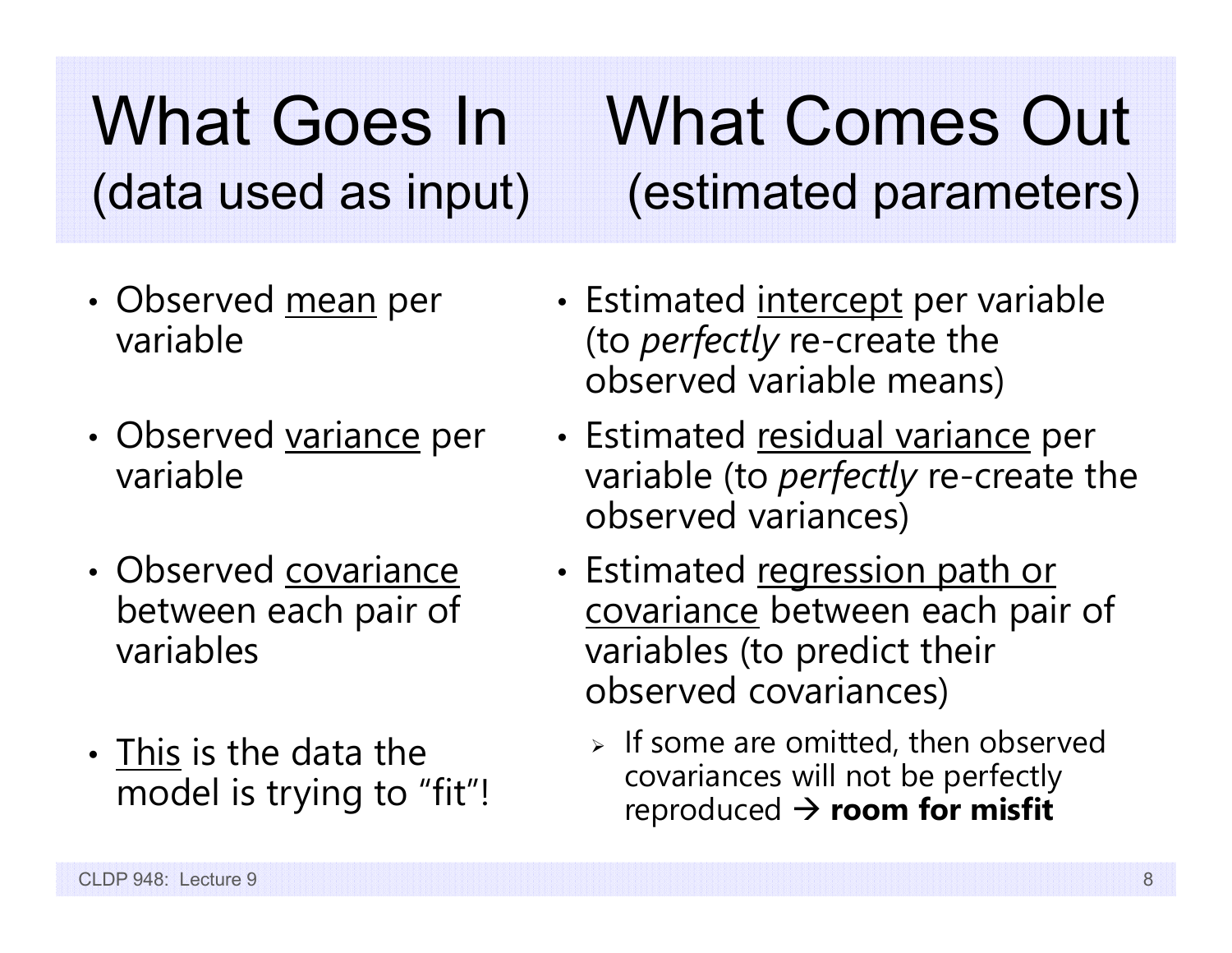## Model Identification

#### (assuming all variables are in the likelihood)

- • $\bm{\cdot}$  Identification: can the model parameters actually be "solved for"?
	- > Requires that # of estimated parameters is ≤ # of possible parameters
	- $\triangleright$  # possible is sum of # means, variances, and covariances for  $v$  variables  $\rightarrow$  shortcut formula = possible degrees of freedom = (v[v + 1] / 2) + v
- • 3 possible model identification scenarios:
	- > **Under-identified:** # estimated parameters > # possible → negative df
		- Model is not solvable (parameter estimates cannot be found); game over
	- $\triangleright$  **Just-identified:** # estimated parameters = # possible  $\rightarrow$  0 df
		- Model is solvable (is most common scenario perfectly reproduces original data)
		- n Assessment of absolute model fit will NOT be relevant (which is good for path models)
	- > **Over-identified:** # estimated parameters < # possible → positive df
		- Model is still solvable (and is more parsimonious description of original data)
		- Assessment of absolute model fit is then necessary (more relevant for latent variables)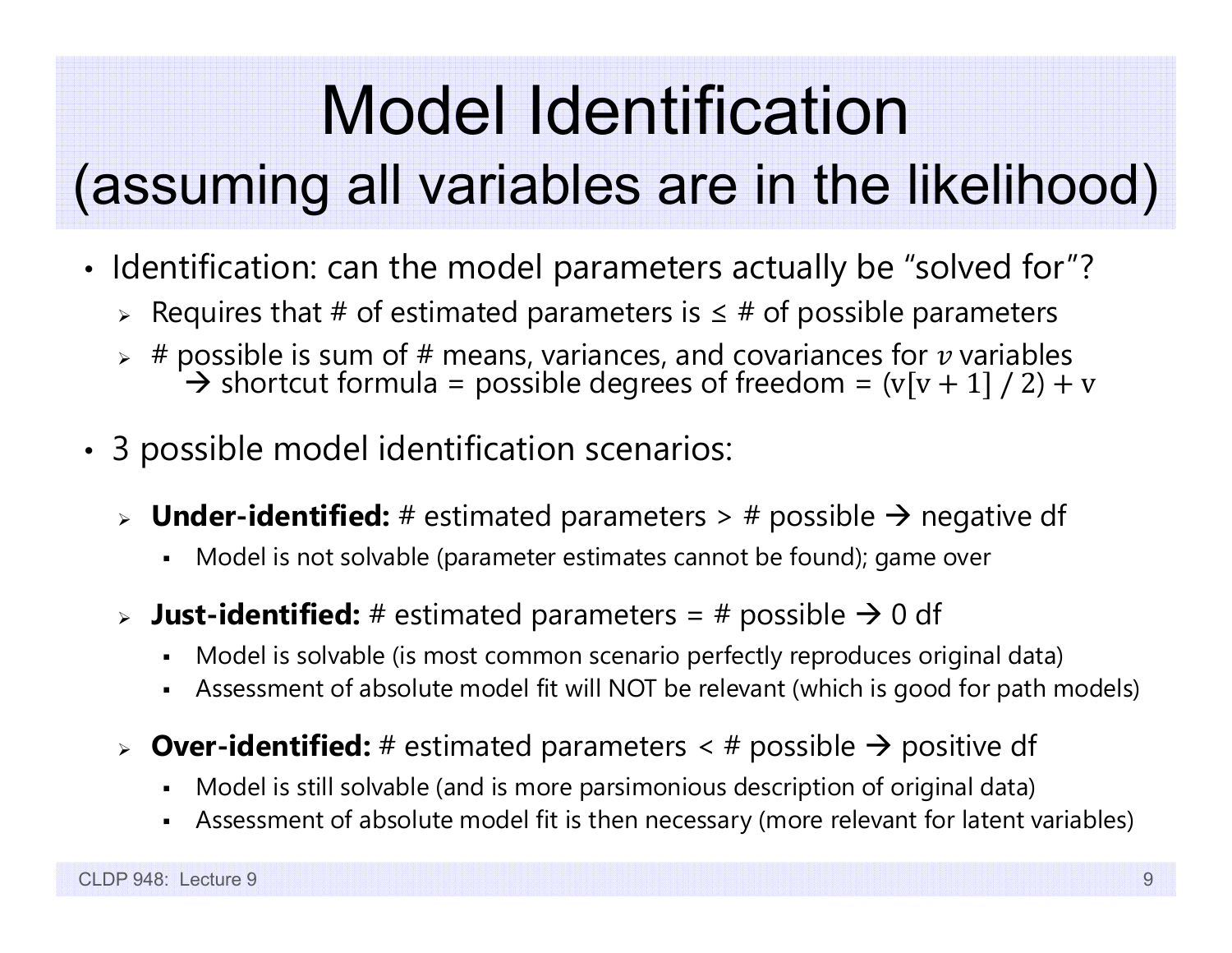#### Model Identification Examples (in which each variable has an estimated mean/intercept and variance/residual variance)

•• Over-identified: have positive df leftover (estimated<possible)



•Just-identified: have 0 df leftover (estimated=possible)





These 3 models all have equivalent fit with df=0 (for 0 missing direct relationships).

•Under-identified: have negative df (estimated>possible)



 $y1 \longrightarrow y2$  This model is trying to estimate 2 paths using only 1 covariance (can't be solved).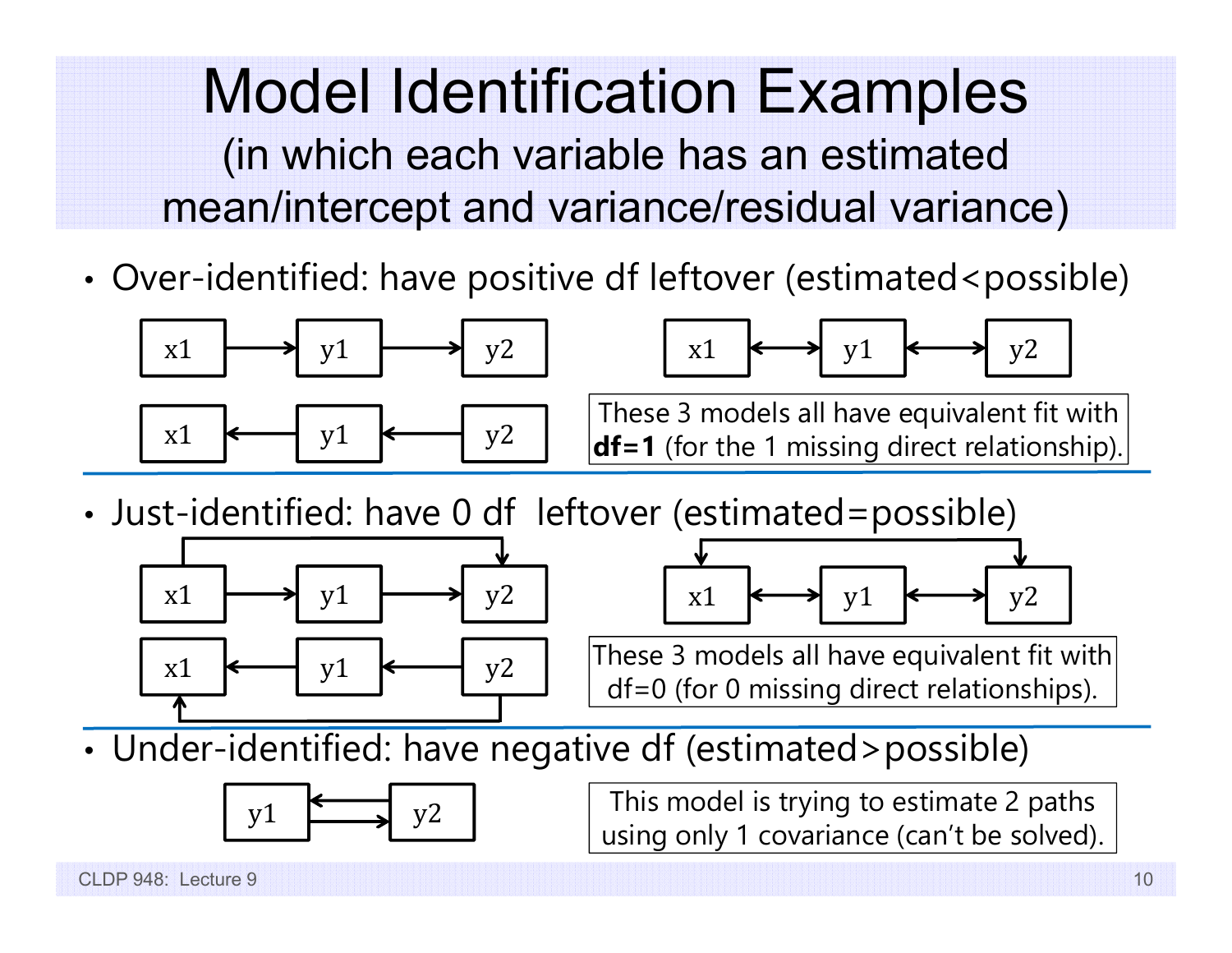## Model Evaluation: Steps 1, 2, and 3

#### **1.Assess global absolute model fit**

- $\blacktriangleright$  $\triangleright$  Recall that variable means and variances are perfectly predicted (just-identified) *misfit comes from messed-up covariances*
- ➤  $\chi^2$  is sensitive to large sample size, so pick at least one global fit index from each class; hope they agree (e.g., CFI, RMSEA)

#### **2. Identify localized model strain**

- $\triangleright$  Global model fit means that the observed and predicted covariance matrices aren't too far off on the whole… says nothing about the specific matrix elements (reproduction of each covariance)
- $\blacktriangleright$  Consider normalized residuals and modification indices to try and "fix" the model – add missing relationships that should be there
- **3. Revise the model until it fits**

#### **Good global and local fit? Great, but we're not done yet…**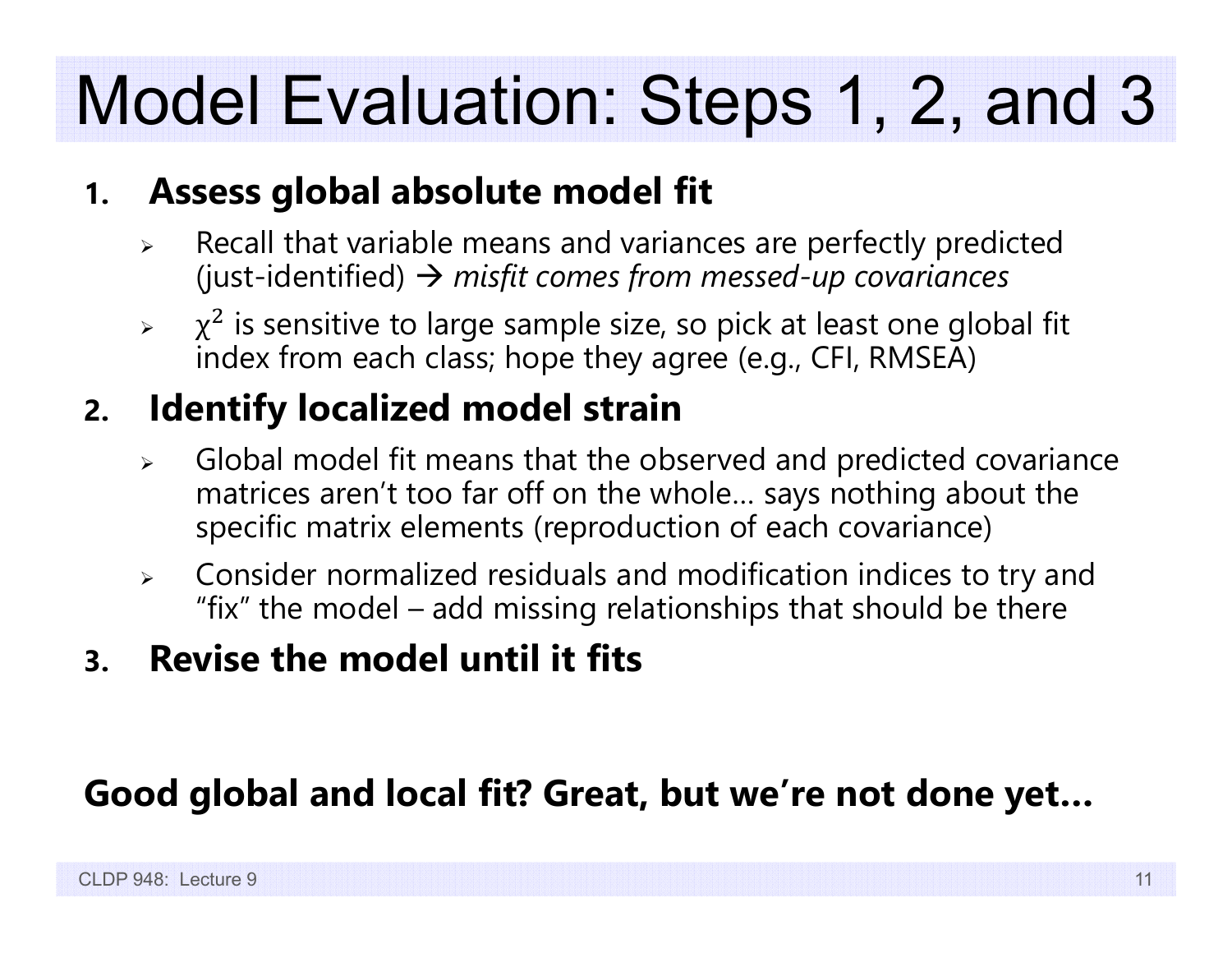### Step #4 in Model Evaluation

- 4. Inspect **parameter effect sizes** and significance
	- ➤ A good-fitting model does not necessarily imply a good model!
		- F Can reproduce lack of covariance quite well and still not have anything useful – e.g., correlation of .2  $\rightarrow$  4% shared variance?
		- **Effect size (R 2 for variance explained) is practical significance**

This example model may have "excellent fit" (testable because  $df=2$ ) but no significant regression paths…

Why? Good absolute fit just means it has successfully reproduced the (non)relationships among these variables—not whether there are relationships worth reproducing!

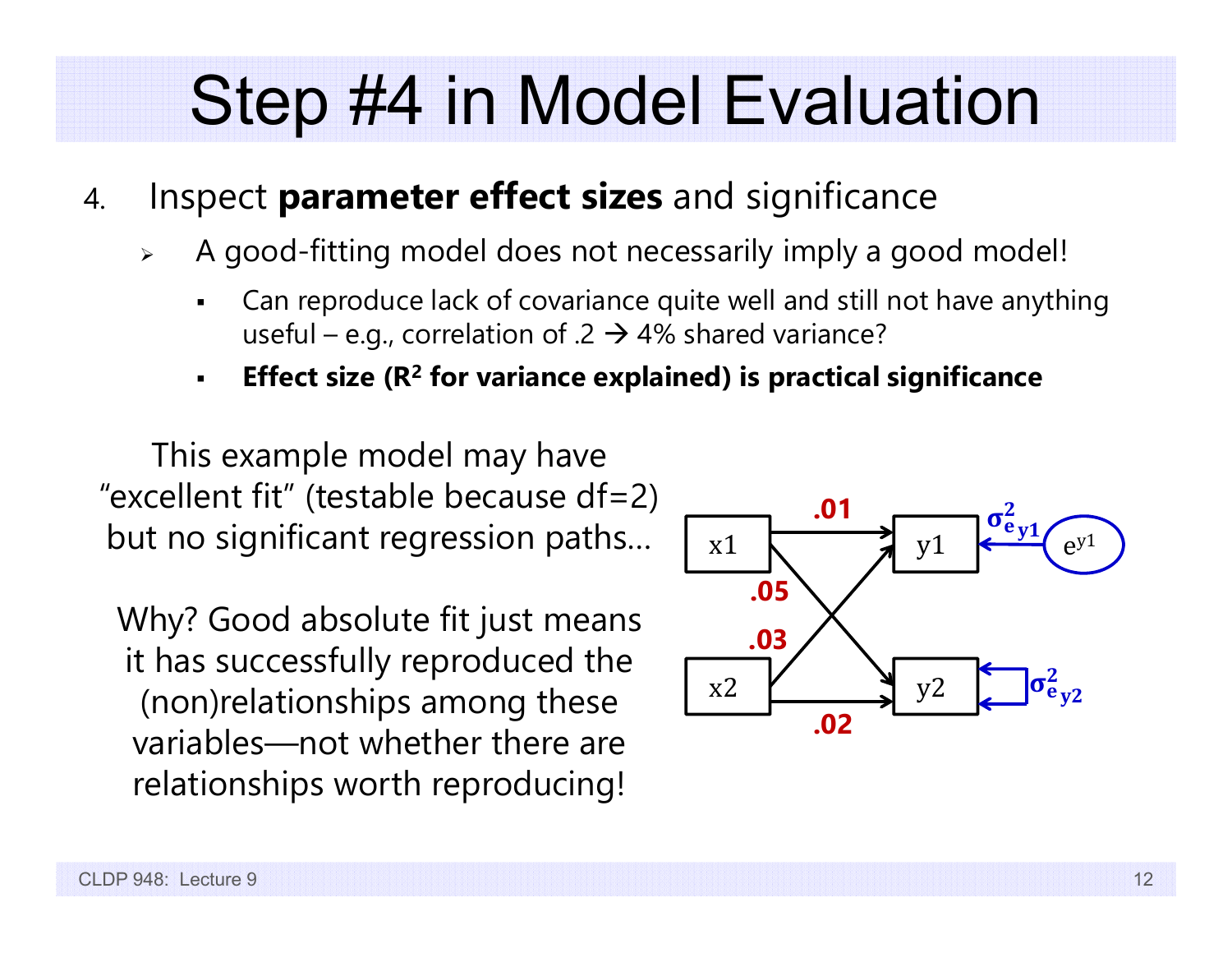#### Terminology: Mediation ≠ Moderation

#### **Mediational model (regression with better marketing):**

- •X **causes** M, M **causes** Y
- • M is an outcome of X but a predictor of Y



#### **Moderator model:**

- • M adjusts the size of X→Y relationship
- • M is a predictor of Y, and is **correlated** with X
- • Moderation is represented by an **interaction** effect

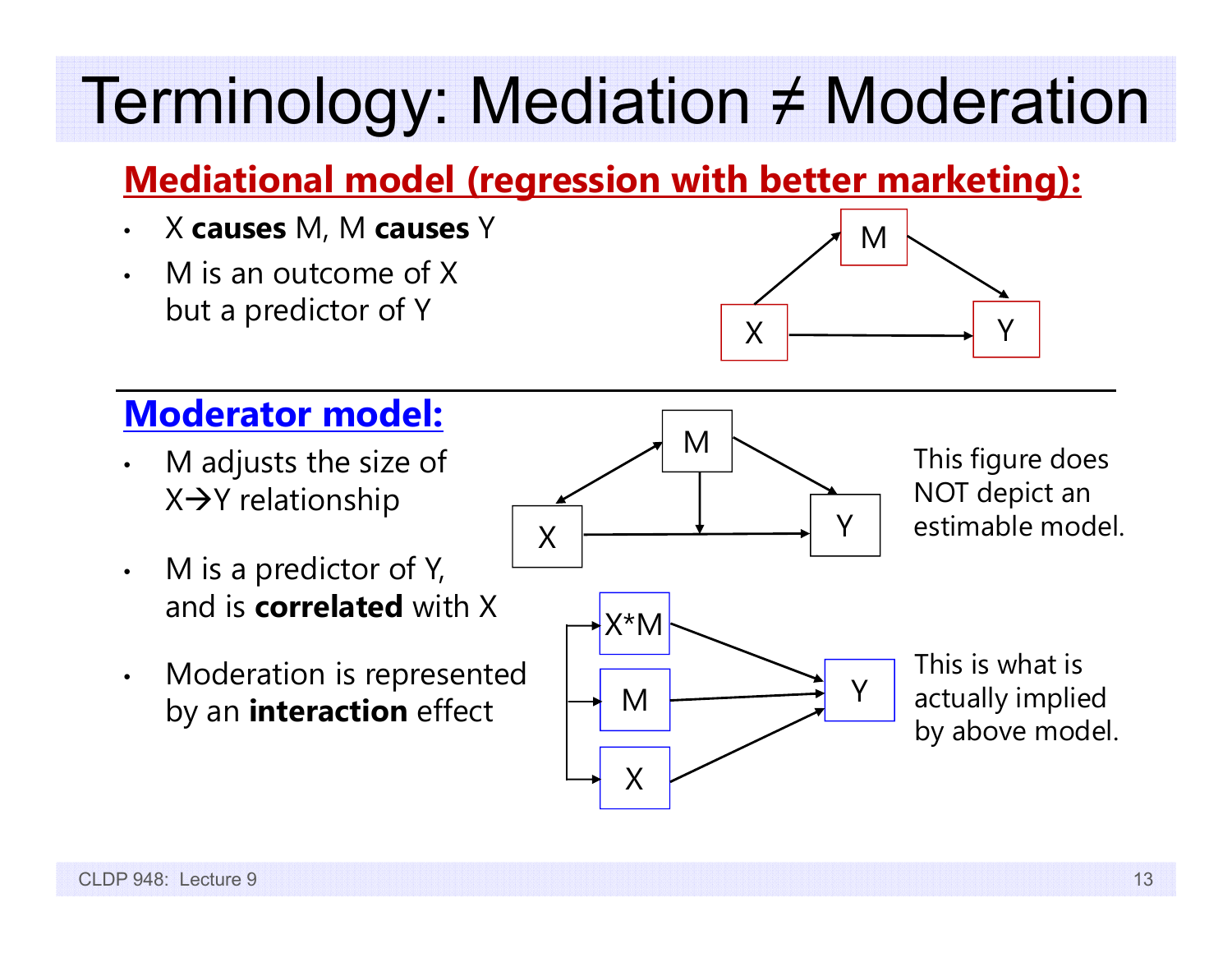### Terminology: Mediation Effects

 $\boldsymbol{c}$  = uncontrolled X to Y path (Y regressed on X)



#### **The big question in mediation:**

- Phrased as usual regression  $\rightarrow$ *Is the effect of X predicting Y still significant after controlling for M?*
- Phrased as "mediation"  $\rightarrow$ *Is the effect of X predicting Y significantly mediated by M?* **OR** *Is there a significant indirect effect of X through M in predicting Y?*
- Phrased either way, is  $\boldsymbol{c} \neq \boldsymbol{c}' ?$



#### **Direct Effects:**

- $a$  = X to M path (M on X;)
- $\bm{b}$  = M to Y path (Y on M;)
- ••  $c'$  = X to Y path controlled for M  $(Y \text{ on } X_i)$
- $\boldsymbol{a} * \boldsymbol{b}$  = indirect effect of X to Y
- The estimates for  $\boldsymbol{c}$   $\boldsymbol{c}^\prime$  and  $\boldsymbol{a}$   $\ast$   $\boldsymbol{b}$ will be equivalent in MVN observed variables (if same *N* )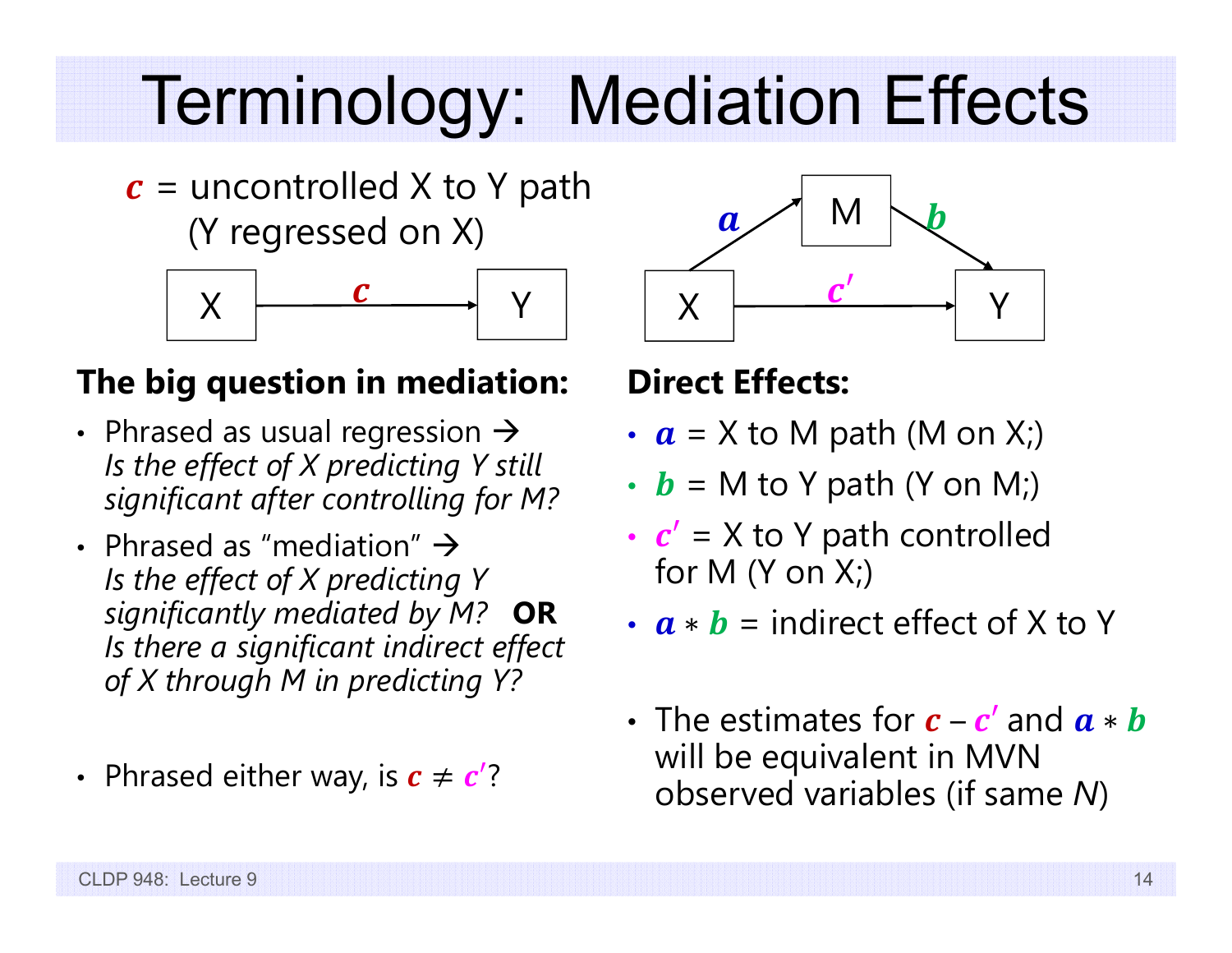### Old versus New Rules for Mediation



- • Baron & Kenny (1986, JPSP) rules were standard for a long time…
	- $\triangleright$  Simulation studies have found these rules to be way too conservative
- Old rule that can now be broken:
	- $\triangleright$   $\,$  X must predict Y in the first place ( $\,c$  must be initially significant)
	- When not? Differential power for paths; suppressor effects of mediators
	- $\triangleright$  Mediation is really about whether  $\boldsymbol{c} \neq \boldsymbol{c}'$ , not whether each is significant
- • Old rules that pry still hold:
	- $\triangleright$   $\,$  X must predict M ( $\,$ a must be significant)
	- $\triangleright$   $\,$  M must predict Y ( $\bm{b}$  must be significant)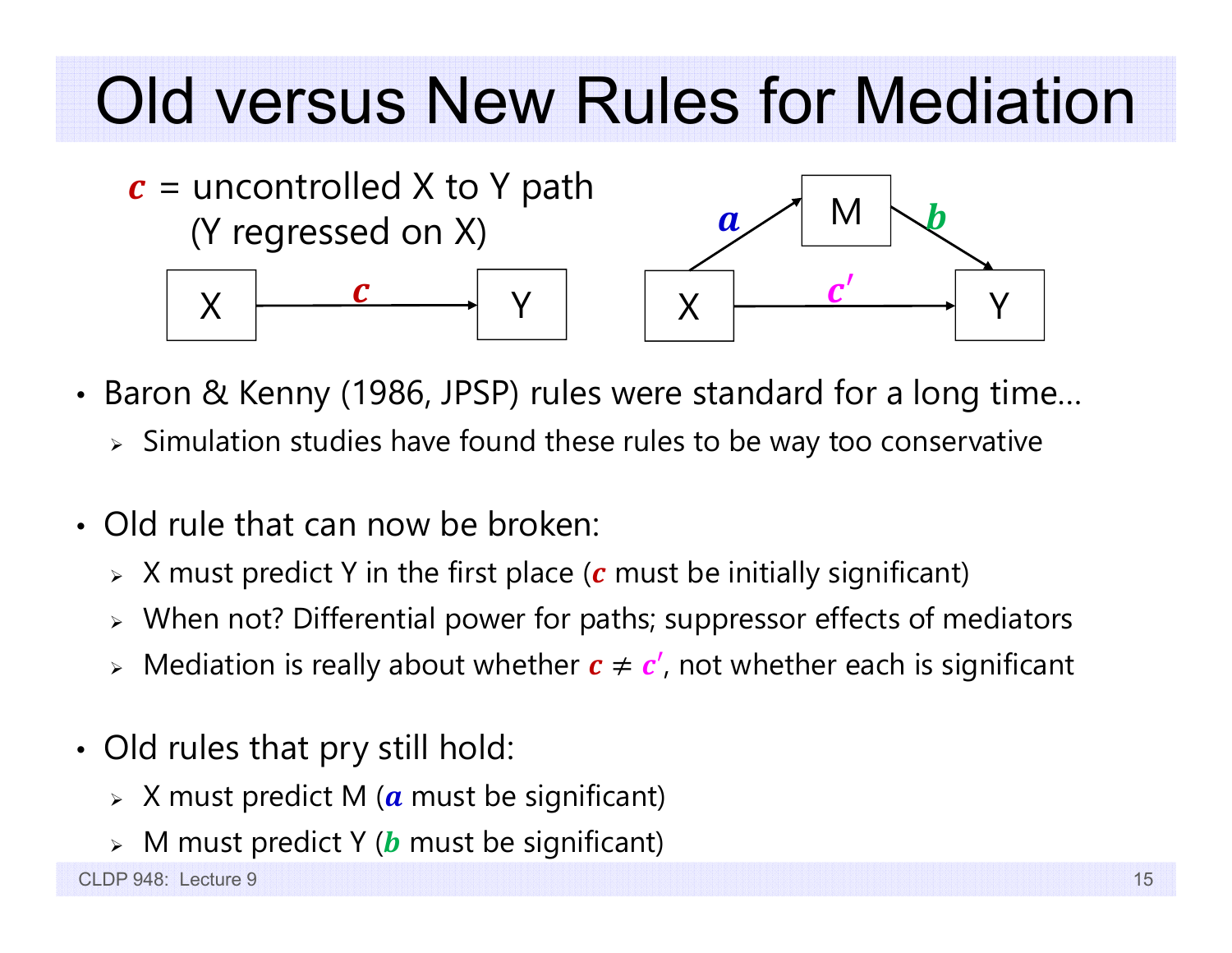- Need to obtain a SE in order to test if  $\bm{c} \bm{c}' = \bm{0}$  or if  $\bm{a} * \bm{b} = \bm{0}$ 
	- $\triangleright$  For  $\boldsymbol{c}$   $\boldsymbol{c}'$   $\rightarrow$  "difference in coefficients SE"
	- ► For  $\bm{a} \ast \bm{b}$   $\bm{\rightarrow}$  "product of coefficients SE"  $\bm{\rightarrow}$  we'll start here
- • Use "multivariate delta method" (second-derivative approximation shown here) to get SE for product of two random variables  $\bm{a} * \bm{b}$

$$
\Rightarrow SE_{a*b} = \sqrt{a^2 SE_b^2 + b^2 SE_a^2 + SE_a^2 SE_b^2}
$$

- ≻ An equivalent formula to calculate  $SE_{a*b}$  that may h<u>ave less</u> rounding error because it avoids squaring  $\boldsymbol{a}$  and  $\boldsymbol{b}$  is  $\ SE_{a*b}$ ൌ  $ab_{\gamma}\left(t_a^2+t_b^2+1\right)$  $t_a t_b$
- $\triangleright$  This is known as the "Sobel test" and can be calculated by hand using the results of a simultaneous path model or separate regression models, also provided through MODEL INDIRECT/CONSTRAINT in Mplus, NLCOM in STATA SEM, or TESTFUNC in SAS PROC CALIS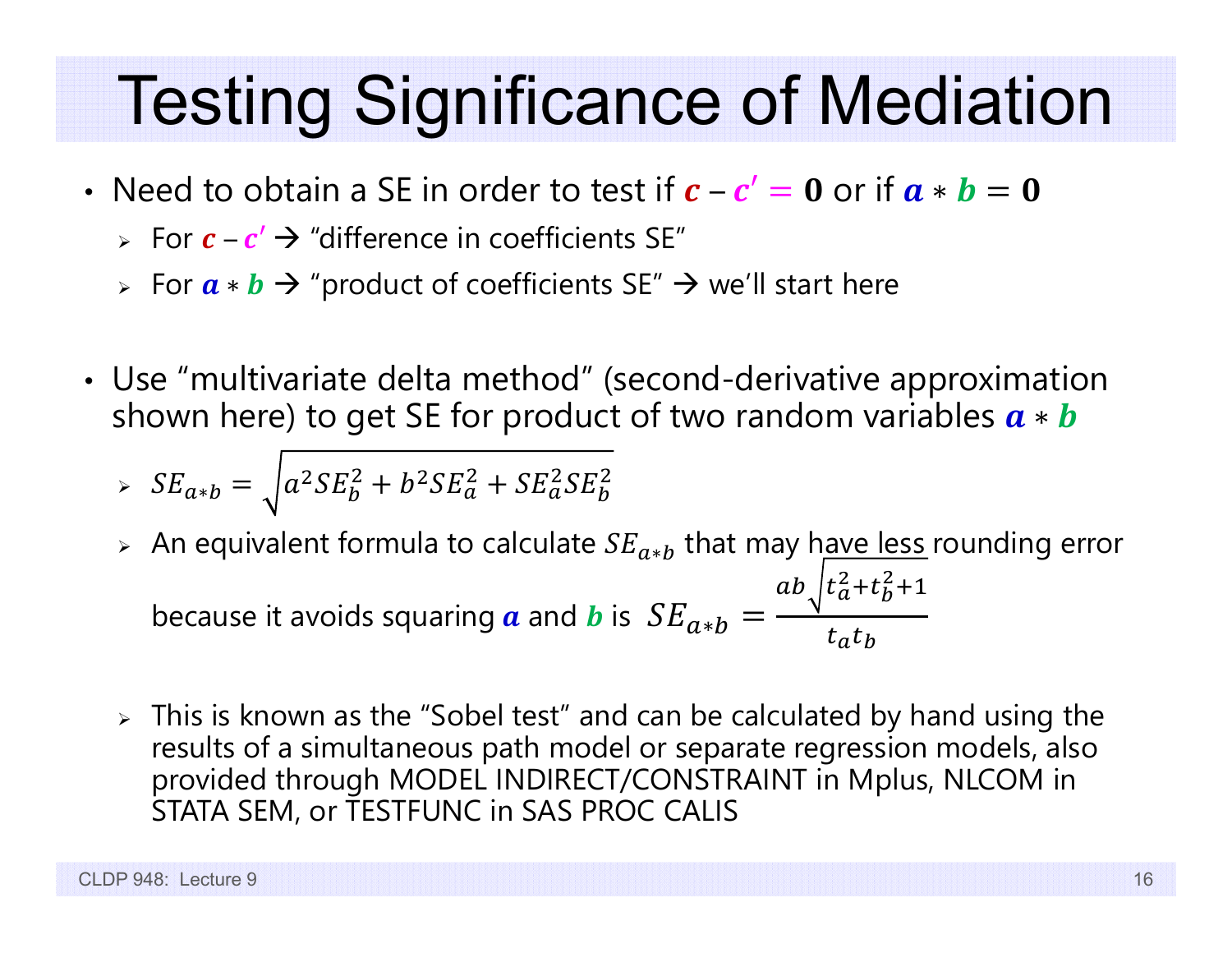•• One problem: we \*shouldn't\* use this SE for usual significance test

▶ So, nope: 
$$
t_{indirect} = \frac{a*b}{s_{a*b}}
$$
 or 95%  $CI = a*b ± 1.96 * SE_{a*b}$ 

 $\triangleright$  Why? Although the estimates for  $\boldsymbol{a}$  and  $\boldsymbol{b}$  will be normally distributed, the estimate of their product won't be, especially if  $\boldsymbol{a}$  and  $\boldsymbol{b}$  are near 0

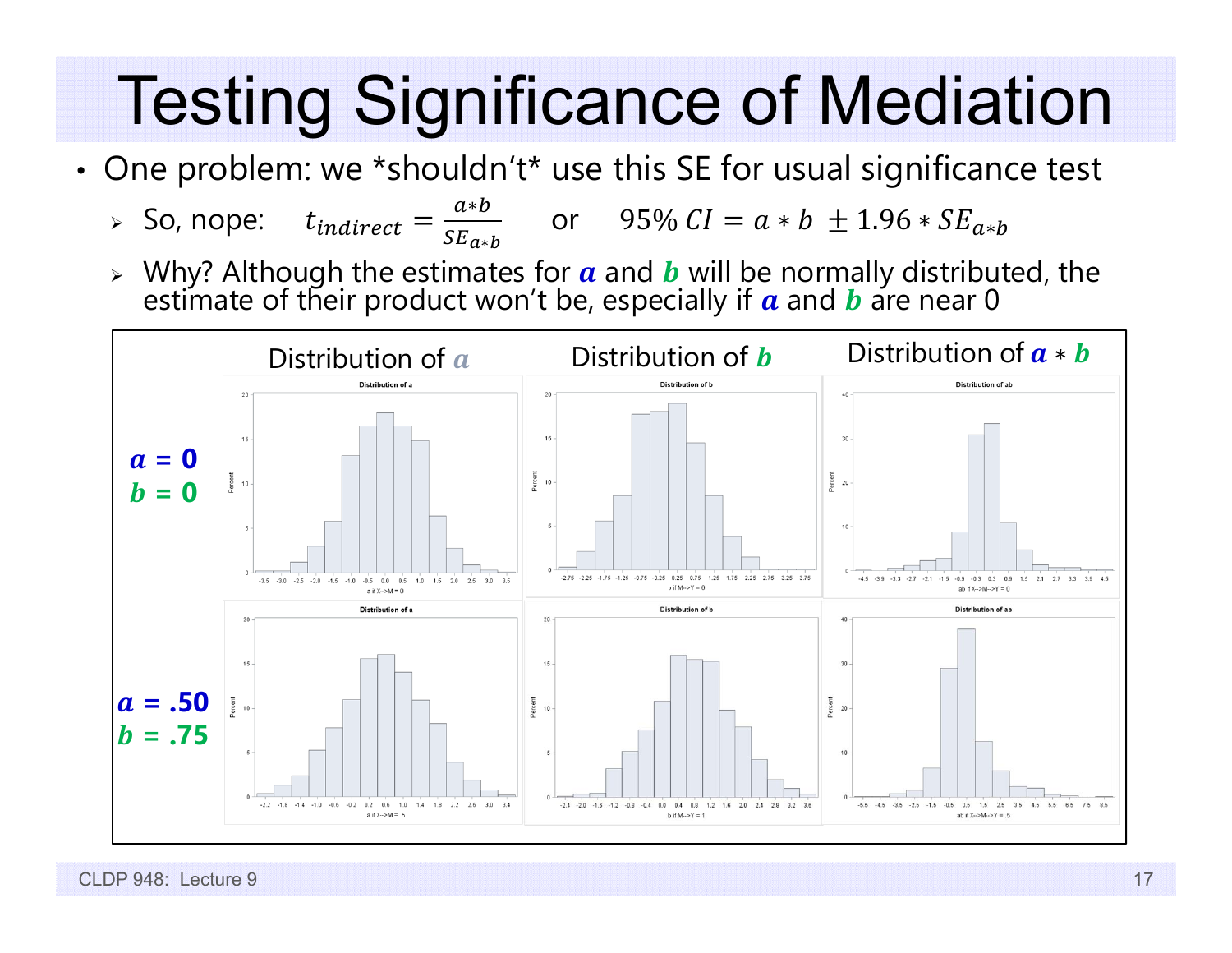- •• So what do we do? Another idea based on same premise:
	- ► For  $a * b \to$  find "distribution of the product SE"  $\to$   $z_a * z_b$ ൌ а  $SE_{\bm{a}}$ in which the sampling distribution does not have a tractable form, ∗  $\bm{b}$  $\boldsymbol{SE_{b}}$ but tables of critical values have been derived through simulation for the single mediator case (but may not generalize to complex models)
	- ➤ Implemented in PRODCLIN program for use with SAS, SPSS, and R
- $\bullet$  A better solution: **bootstrap the data** to find the empirical SE and asymmetric CI for the indirect effect
	- > Bootstrap = draw n samples with replacement from your **data**, reestimate mediation model and calculate  $\bm{a} * \bm{b}$  for each bootstrap sample
	- ► Point estimate of  $\boldsymbol{a} * \boldsymbol{b}$  is mean or median over  $n$  bootstrap samples
	- ►  $SE_{a*b}$  is standard deviation of estimated  $\boldsymbol{a} \ast \boldsymbol{b}$  over n bootstrap samples
	- $\triangleright$   $\,$  95% CI can be computed as estimates at the 2.5 and 97.5 percentiles
	- $\triangleright$  Typically at least 500 or 1000  $n$  bootstrap samples are used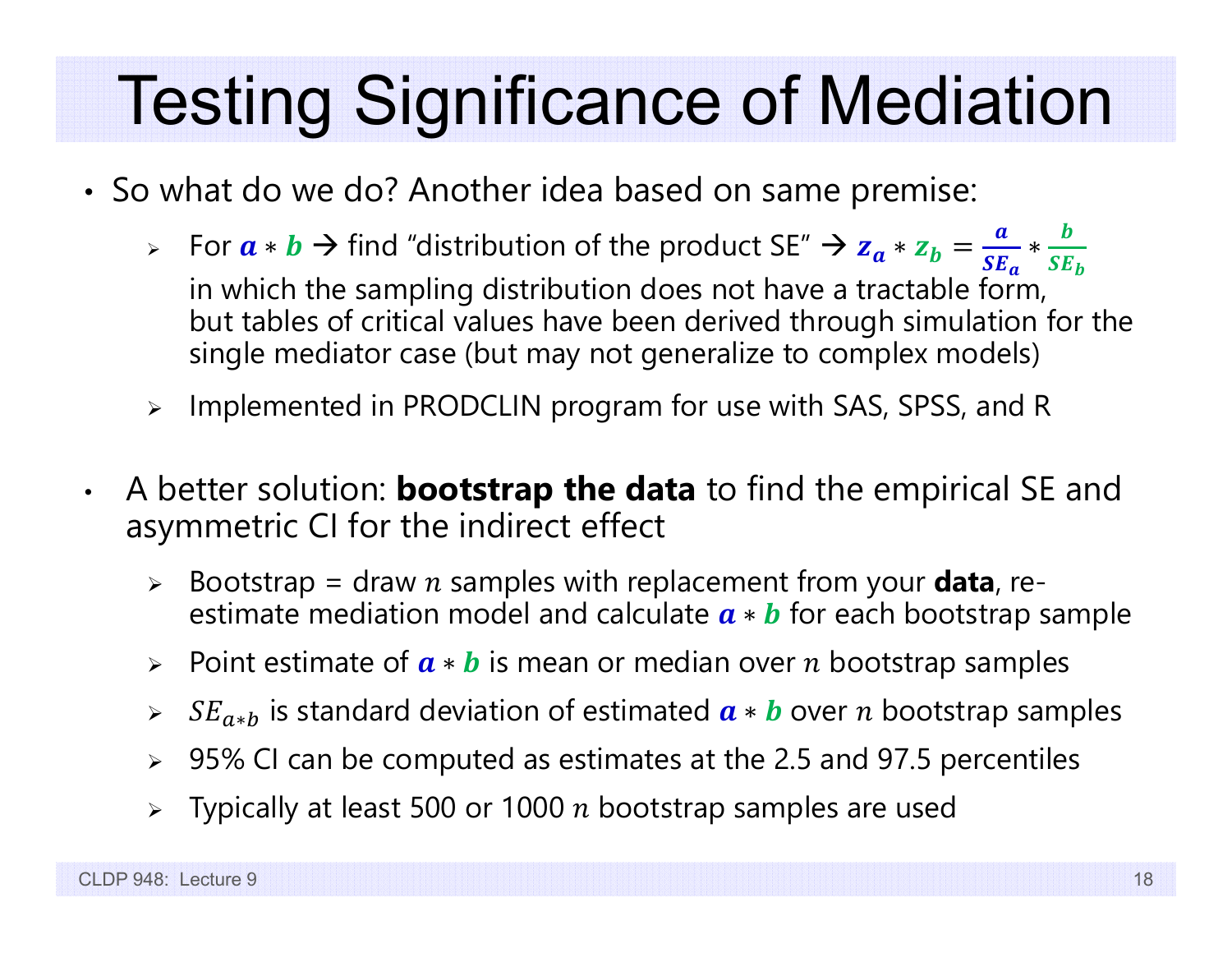- •• There are multiple kinds of bootstrap CIs possible in testing the significance of the  $a * b$  indirect effect within MVN data  $a * b$  indirect effect within MVN data
	- Regular bootstrap CI = "**percentile**" (as just described)
		- In Mplus, OUTPUT: CINTERVAL(bootstrap); in STATA SEM, vce(bootstrap)
	- **Bias-corrected bootstrap** CI = shifts CIs so median is sample estimate *\*\*\* Supposed to be best one*
		- In Mplus, OUTPUT: CINTERVAL(BCbootstrap); not sure about STATA SEM
	- Accelerated bootstrap CI = ???
		- Not given in Mplus (as far as I know); not sure about STATA SEM
- • For not simply MVN data (i.e., non-normal mediators or outcomes, multilevel data), a different bootstrap approach can be used as a separate step using any program's output
	- *Parametric*, *Monte Carlo*, or *empirical-M* bootstrap Draw repeatedly from  $\boldsymbol{a}$  and  $\boldsymbol{b}$ then compute point estimates, SEs, and CIs from those distributions
	- > See <u>http://www.quantpsy.org/medn.htm</u> for online calculators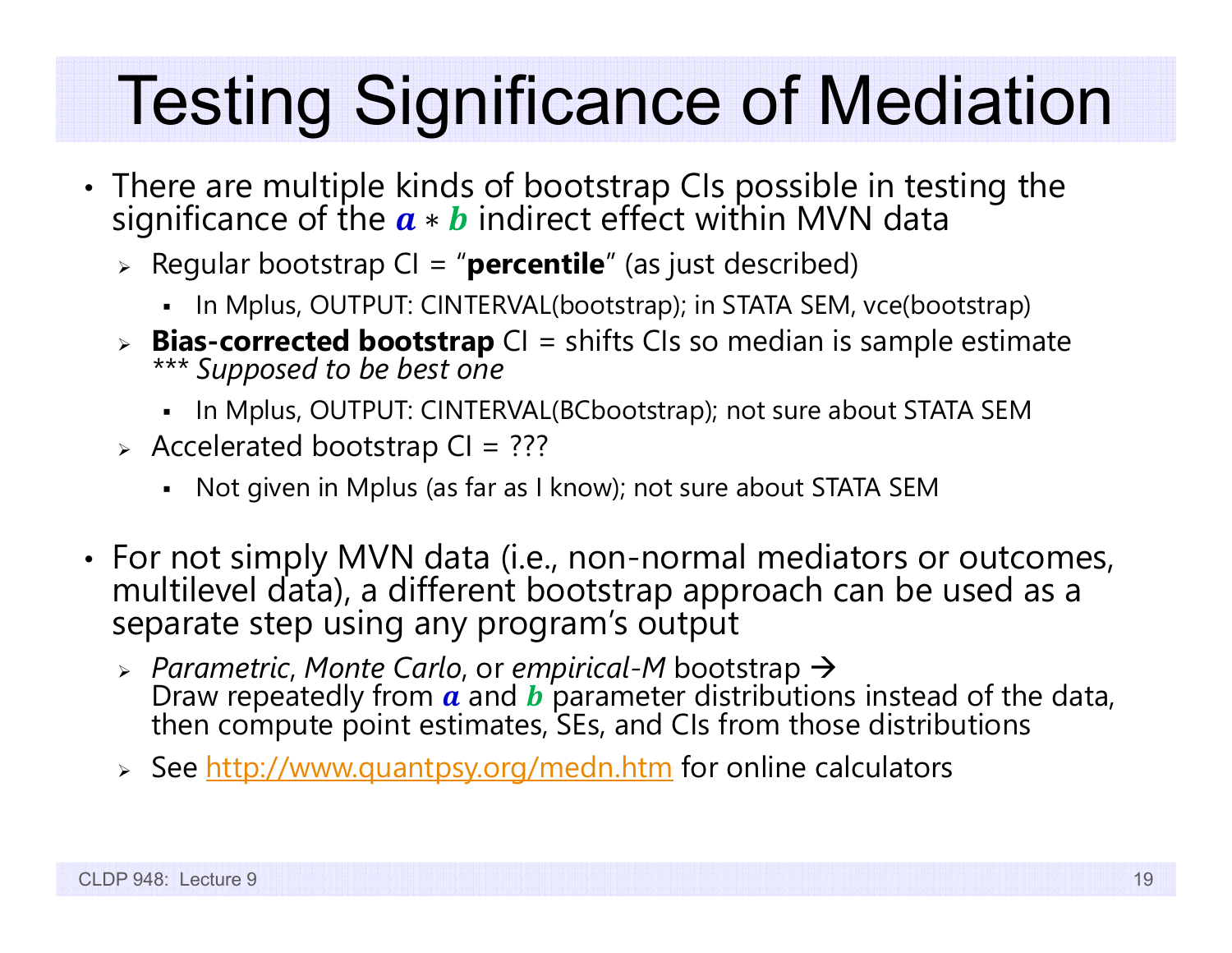### Our Mediation Example 9a

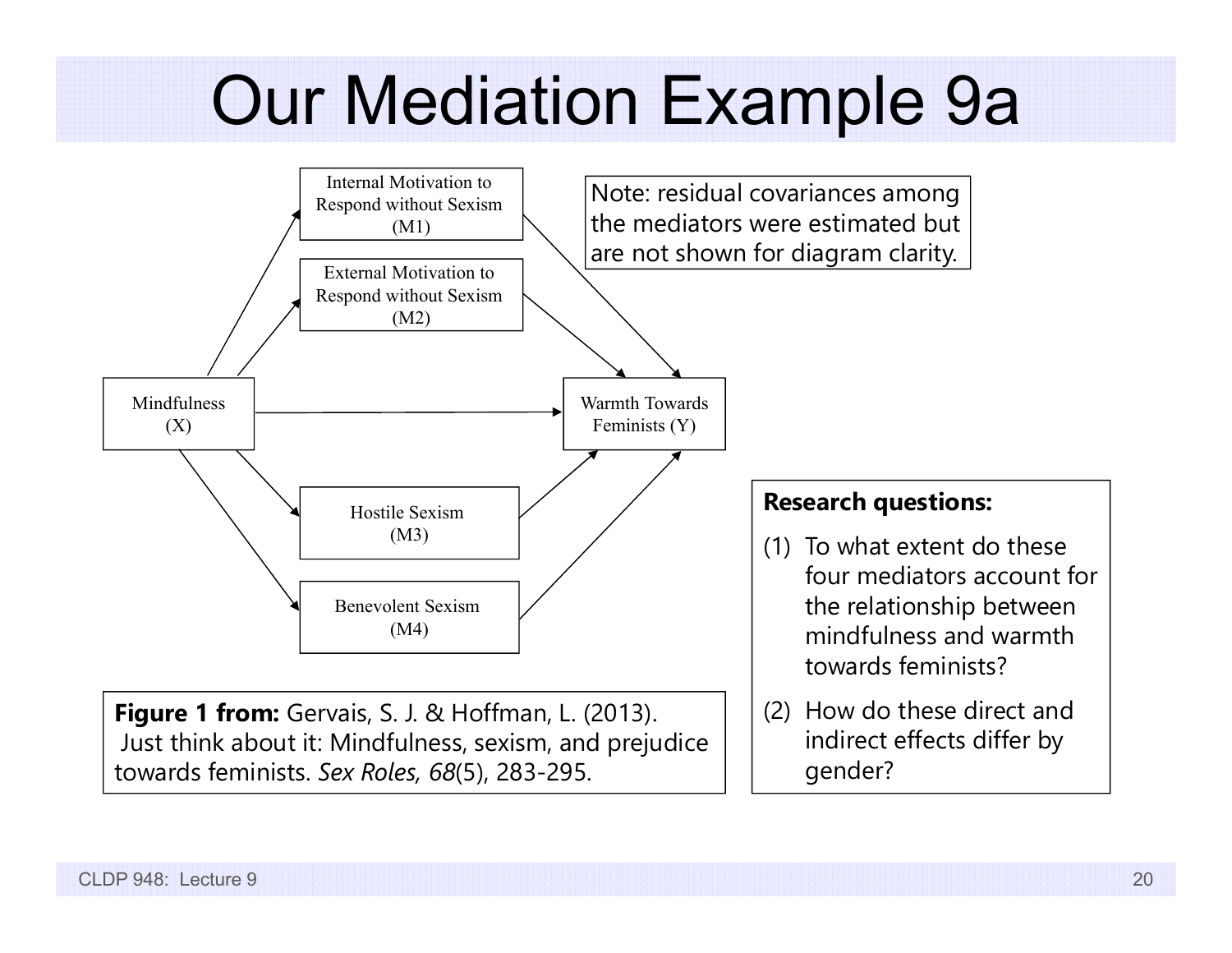#### Mediation with Non-Normal Variables

- •• All the path models shown so far have assumed every variable in the likelihood\* is multivariate normal
	- $\triangleright$  \* In the likelihood  $\rightarrow$  is predicted by something or has an estimated mean,<br>variance, or covariance (i.e., the missing data trick called "I used FIML")
	- $\triangleright$  In reality, one may have non-normal (NN) mediators or outcomes...
- • Estimation gets tricky, because there is no closed-form ML anymore
	- $\triangleright$   $\,$  NN outcomes  $\rightarrow$  fit link function to Y, requires numeric integration
		- Becomes exponentially more complex with more non-normal variables
	- $\triangleright$  NN mediators  $\rightarrow$  fit link function M, but estimation is even trickier
		- In Mplus, requires Monte Carlo integration (re-sampling approach)
- •• Interpretation gets tricky, because the paths are of different kinds
	- $\triangleright\;$  For example, X  $\Rightarrow$  M  $\Rightarrow$  binary Y: X  $\Rightarrow$  regular M, M  $\Rightarrow$  logit Y
	- $\triangleright\;$  For example, X  $\rightarrow$  binary M  $\rightarrow$  Y:  $\,\mathrm{X} \rightarrow$  logit M, regular M  $\rightarrow$  Y
	- Oh, and there are no standard absolute model fit statistics in ML (no observed covariance matrix to compare the model predictions to)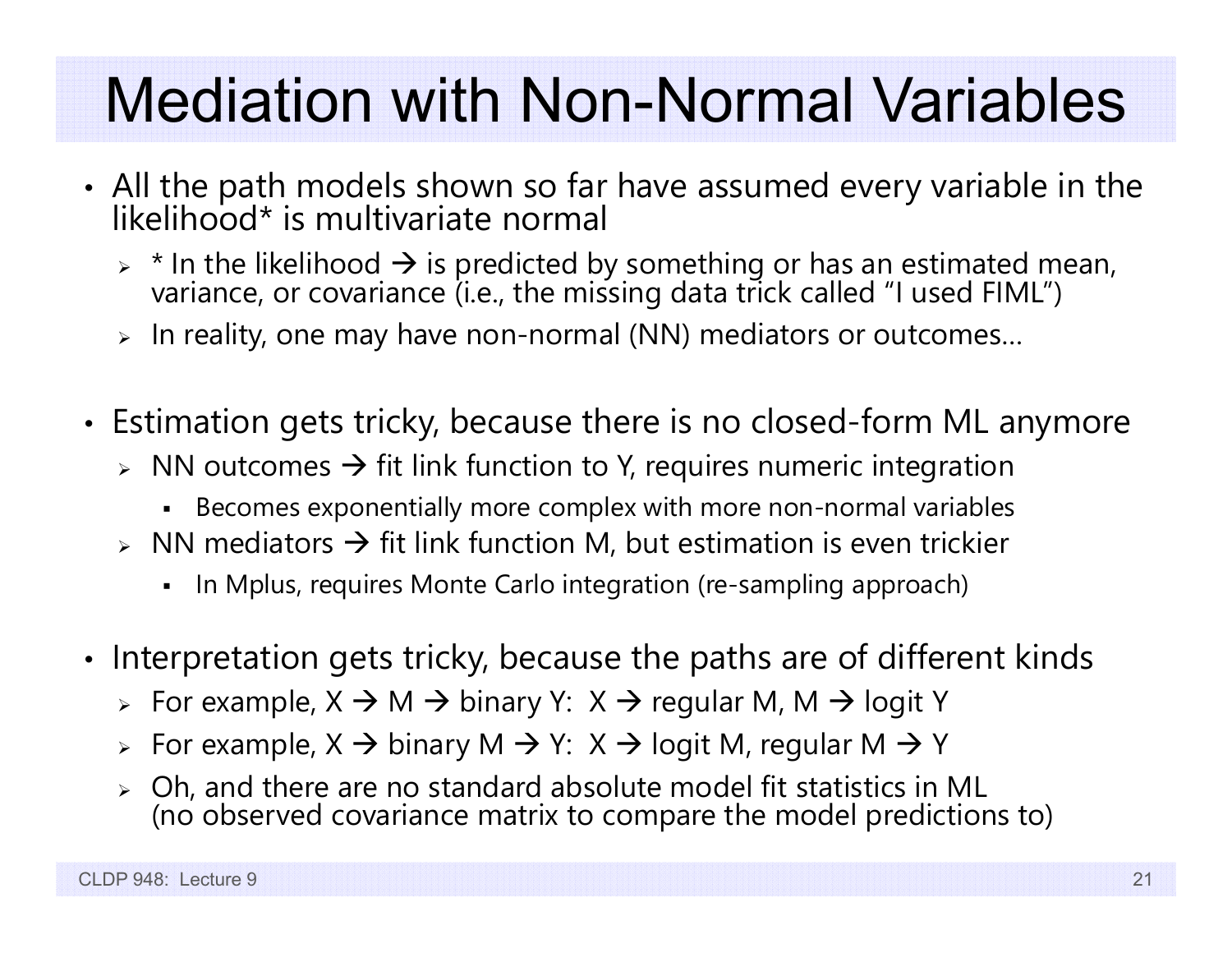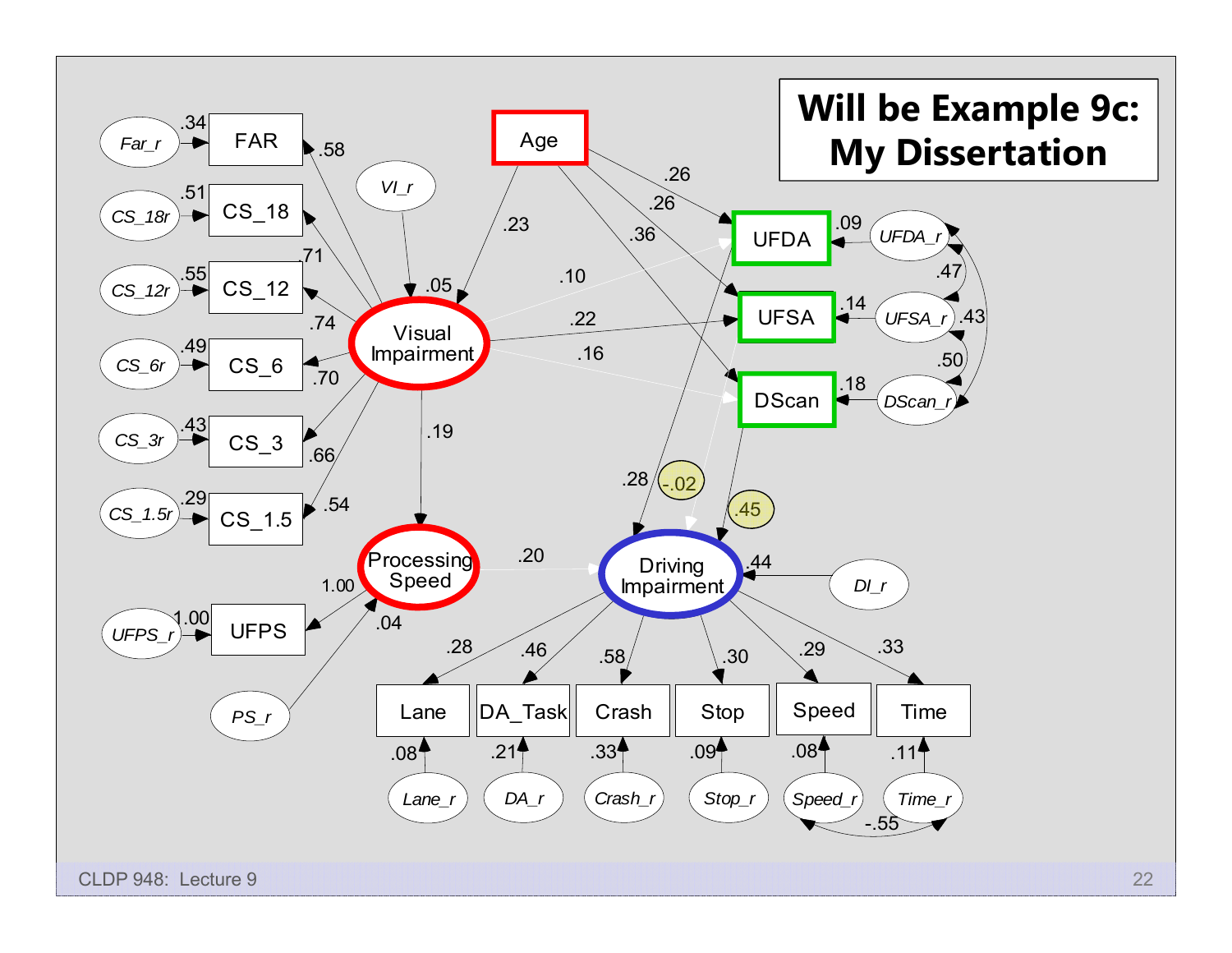# Example 9b: Hoffman & McDowd (2010, *Psychology and Aging* )

- Follow-up data from 114/152 persons from dissertation sample
	- $\triangleright$   $\,$  91 reported no accident since then, 9 reported no-fault accident
	- $\triangleright$  14 reported at least partially-at-fault accident
	- $\triangleright$   $\,$  14 reported a speeding ticket
	- $\triangleright$  Tendency to limit driving (mean of 4 Likert items on 1-5 scale, 0 = 2)
	- $\triangleright$  Only 3 persons no longer drove
- No differences were found between completers/non-completers in sex, age, visual impairment, UFOV, DriverScan, or simulator impairment
- Model: Predict accidents and speeding tickets (binary outcomes)
- Original analysis used ML with MonteCarlo Integration
	- $\triangleright$  I'll use MLR to demonstrate here  $\rightarrow$  MVN then assumed for continuous mediators of simulator driving impairment and limiting driving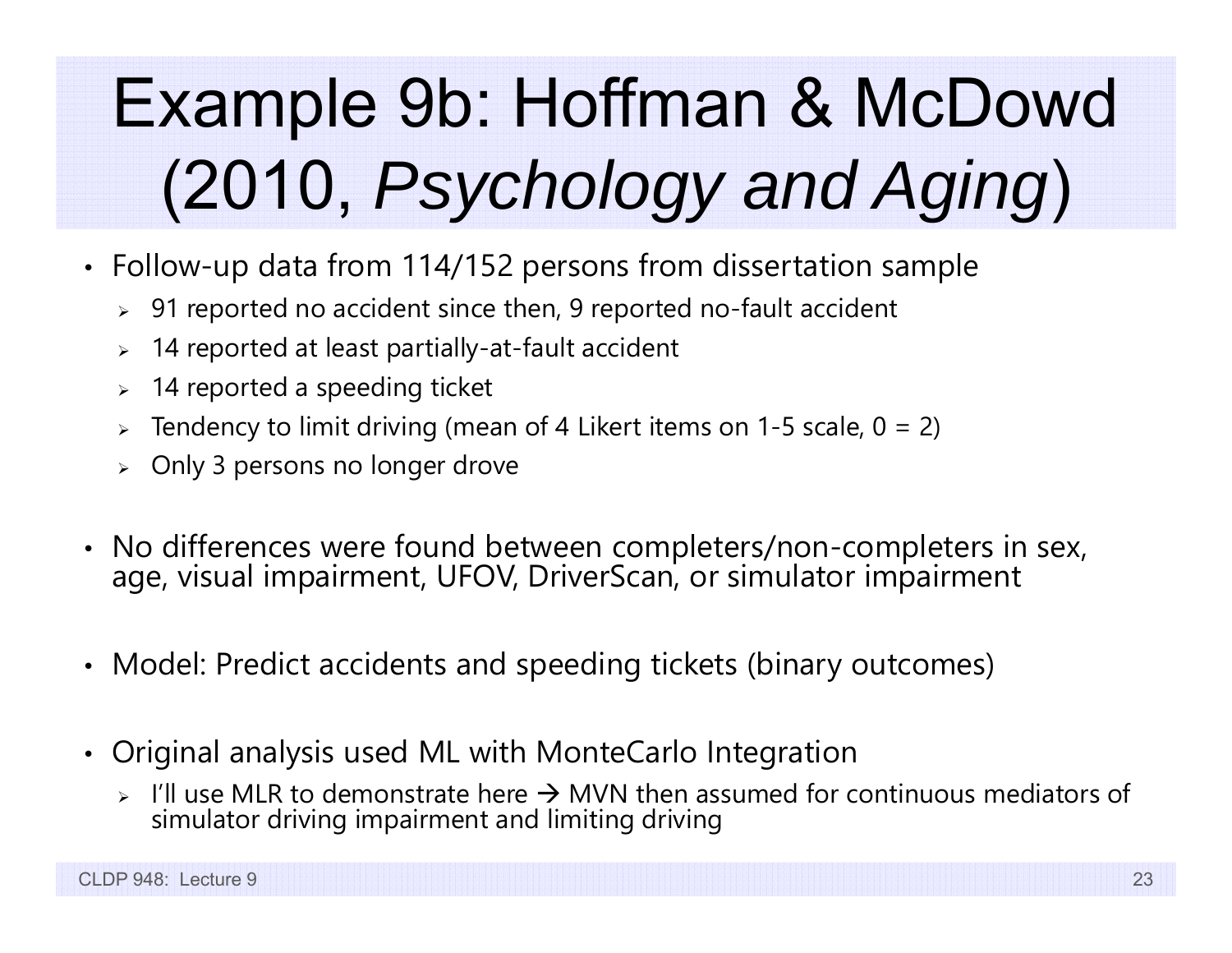#### Path Model Predicting Binary Driving Outcomes



CLDP 948: Lecture 9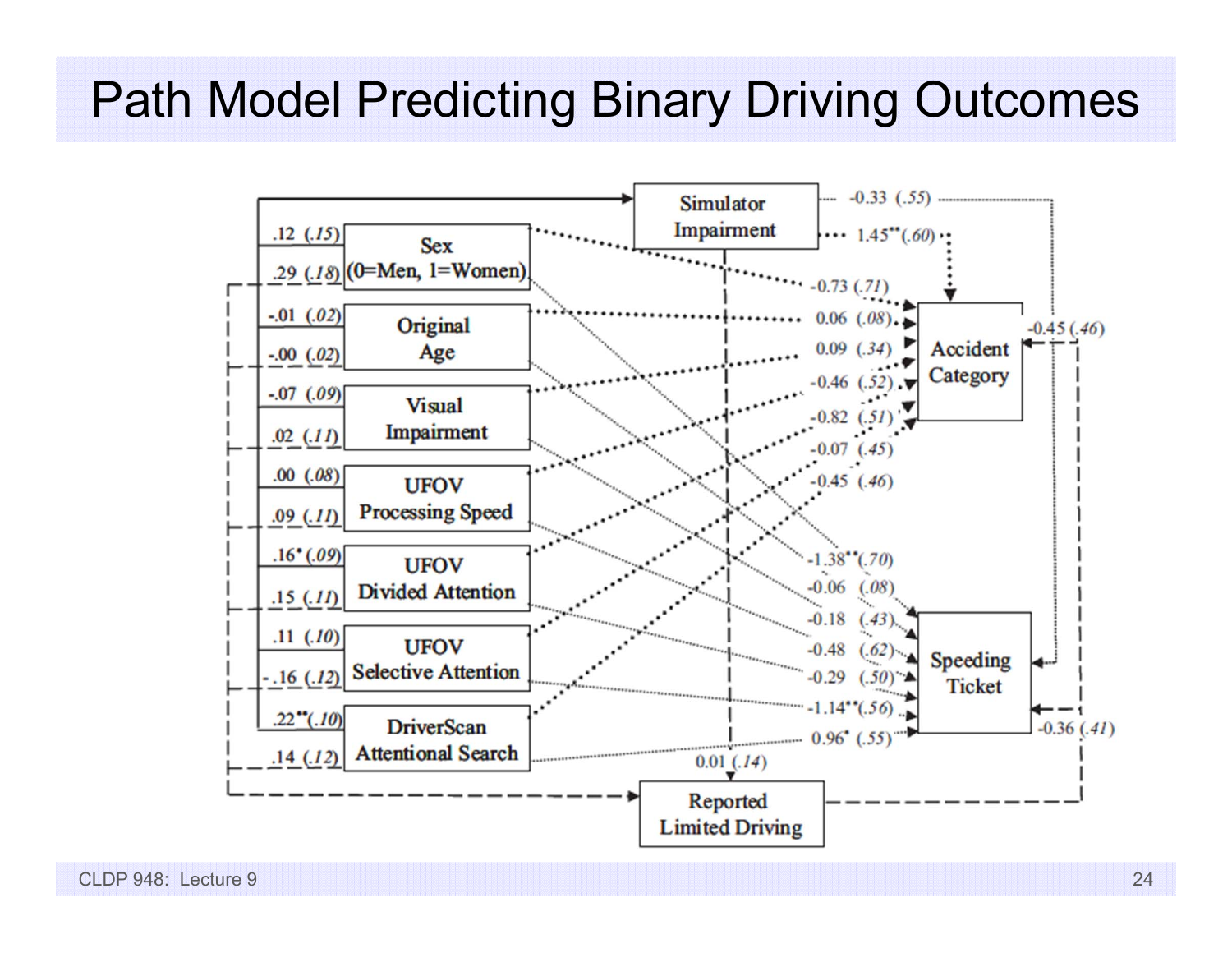#### Mplus Code for Direct and Indirect Effects



**TITLE: Path Analysis Dissertation Follow-up DATA: FILE = driver.dat; VARIABLE:! List of variables in data fileNAMES = PartID sex age75 cs\_1\_5 cs\_3 cs\_6 cs\_12 cs\_18 far near zufov1 zufov2 zufov3 Dscan lane da\_task crash stop speed time simfac part visfac attfac limit4 ticket2 speed2 follow attr nacc2 jacc2 acc2; ! Variables to be analyzed in this model USEVARIABLE = sex age75 visfac zufov1 zufov2 zufov3 Dscan simfac limit4 speed2 acc2; ! Missing data identifier MISSING = .; ! Categorical outcomes CATEGORICAL = acc2 speed2; ANALYSIS: ! Estimation options ESTIMATOR = MLR; INTEGRATION = MONTECARLO; OUTPUT: STDYX;**

**MODEL: ! With labels for specific paths in order of list simfac ON sex age75 visfac zufov1 zufov2 zufov3 Dscan (sim1-sim7); limit4 ON sex age75 visfac zufov1 zufov2 zufov3 Dscan simfac (lim1-lim8); acc2 ON sex age75 visfac zufov1 zufov2 zufov3 Dscan simfac limit4 (acc1-acc9); speed2 ON sex age75 visfac zufov1 zufov2 zufov3 Dscan simfac limit4 (spd1-spd9);**

| <b>MODEL CONSTRAINT:</b> | ! Like ESTIMATE in SAS                                            |
|--------------------------|-------------------------------------------------------------------|
| NEW(DStoAcc);            | ! List names of estimated effects on NEW                          |
|                          | DStoAcc = sim7 * acc8; ! Indirect effect of Dscan --> Sim --> Acc |

CLDP 948: Lecture 9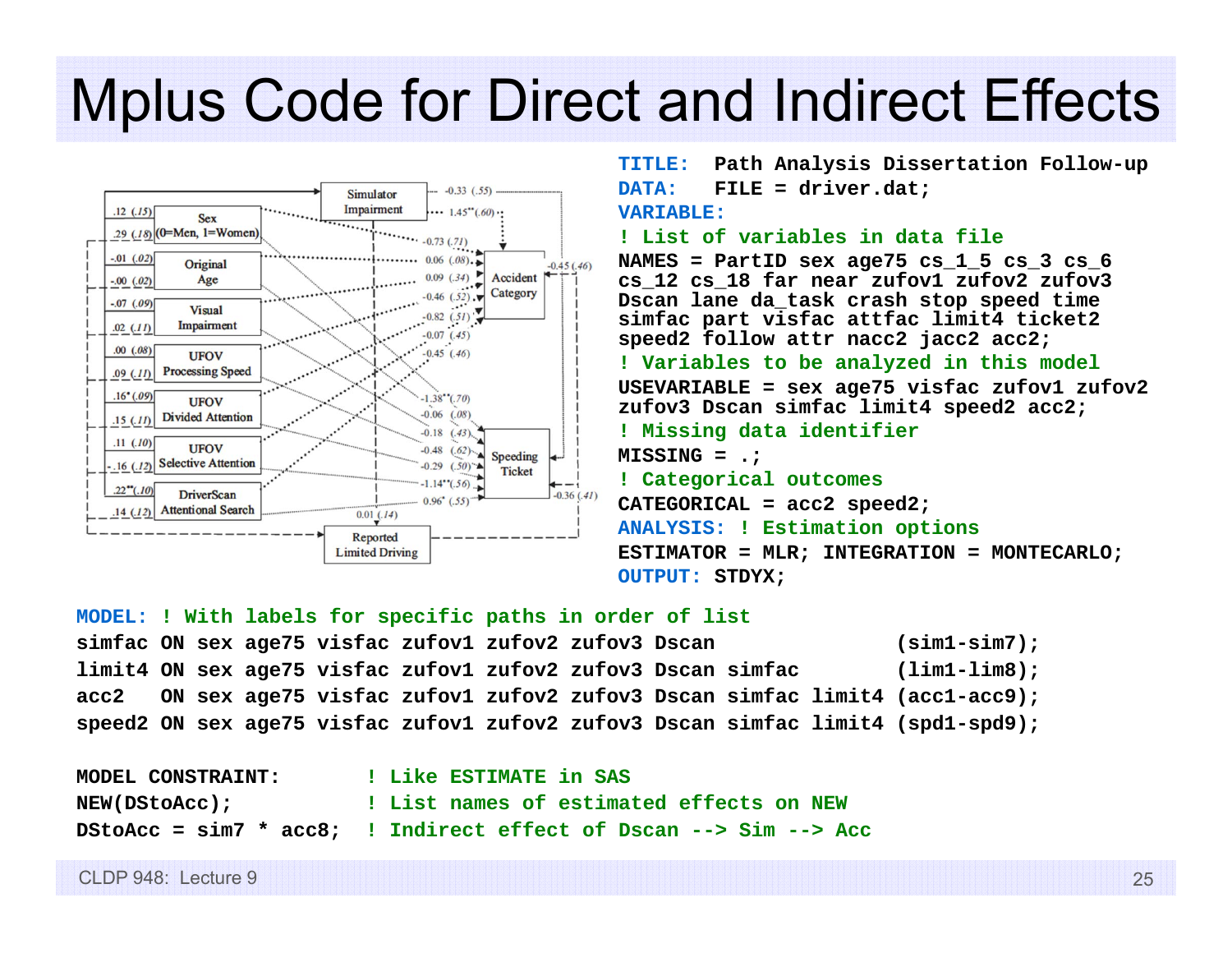#### Partial Mplus Output (for Direct and Indirect Effects)

| Number of Free Parameters    | 39         |  |
|------------------------------|------------|--|
| Loglikelihood                |            |  |
| HO Value                     | $-356.400$ |  |
| HO Scaling Correction Factor | 1,0066     |  |
| for MLR                      |            |  |
| Information Criteria         |            |  |
| Akaike (AIC)                 | 790.799    |  |
| Bayesian (BIC)               | 907.953    |  |
| Sample-Size Adjusted BIC     | 784.529    |  |
| $(n* = (n + 2) / 24)$        |            |  |
|                              |            |  |

**MODEL FIT INFORMATION**



Then used Monte Carlo resampling to assess empirical distribution of indirect effect via this web utility: http://www.quantpsy.org/medn.htm

**Distribution of Indirect Effect** 

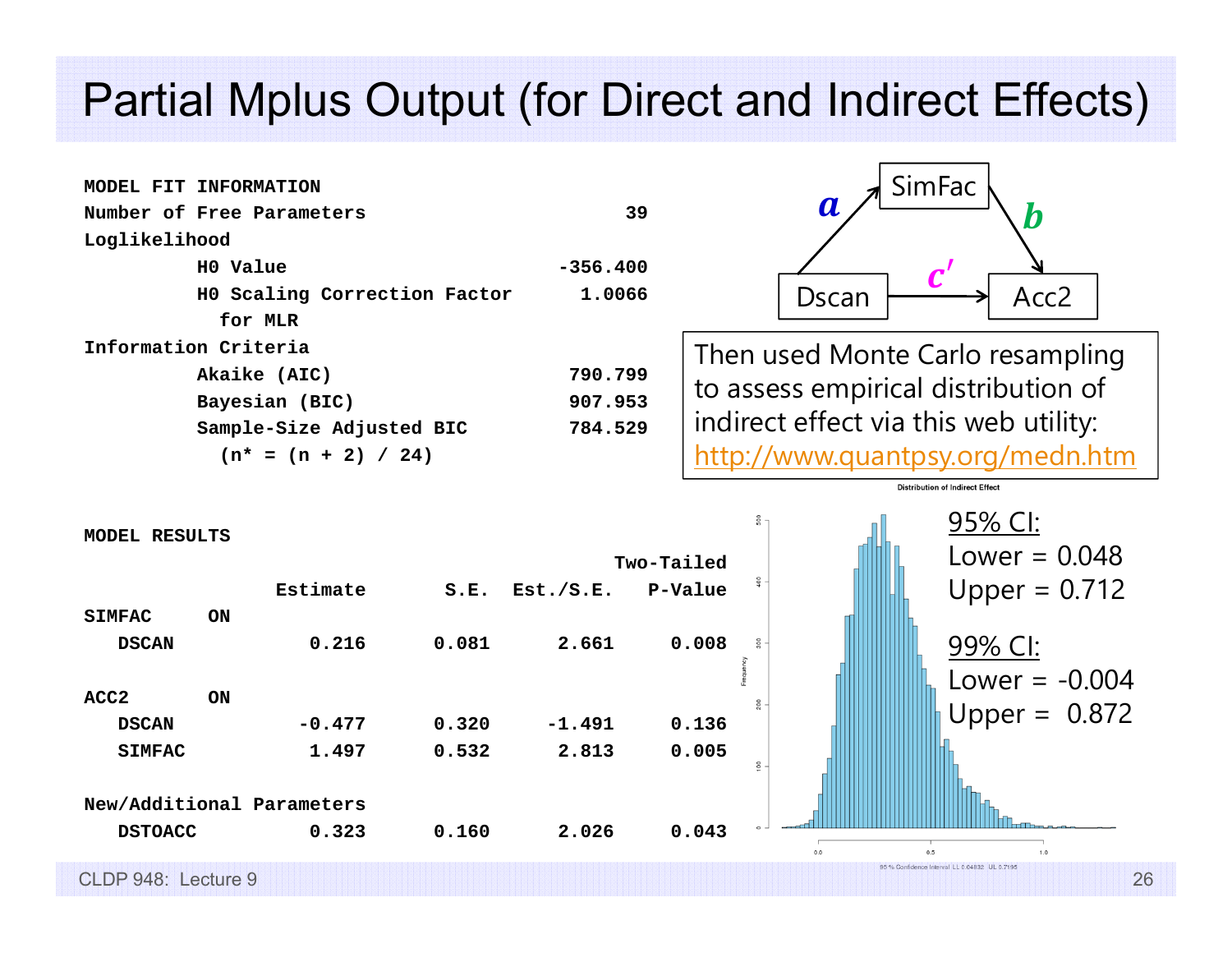#### Path Models and Mediation: Summary

- • Path models are a very useful way to examine many different multivariate hypotheses simultaneously:
	- Unique direct and indirect effects ("mediation")
	- Differences in effect size (via model constraints)
	- $\triangleright$  Relationships among mediators or outcomes (direct and indirect effects)
- • Good fit is a pre-requisite to actually interpreting the model results, but good fit does *not* mean it is a good model
	- $\triangleright$  Good fit = model reproduces the covariance matrix of the likelihood variables (but it does not indicate how big or small those relationships are)
	- $\blacktriangleright$  However – when all possible relationships among variables are estimated (either as covariances or direct regressions), fit is perfect and irrelevant
		- Also known as "multivariate regression" with an "unstructured R matrix"
- $\bullet$  Watch out for assumptions about exogenous predictor variables
	- $\blacktriangleright$  Are their means, variances, and covariances part of the likelihood? Then they have an assumed distribution (usually MVN), which may not make any sense!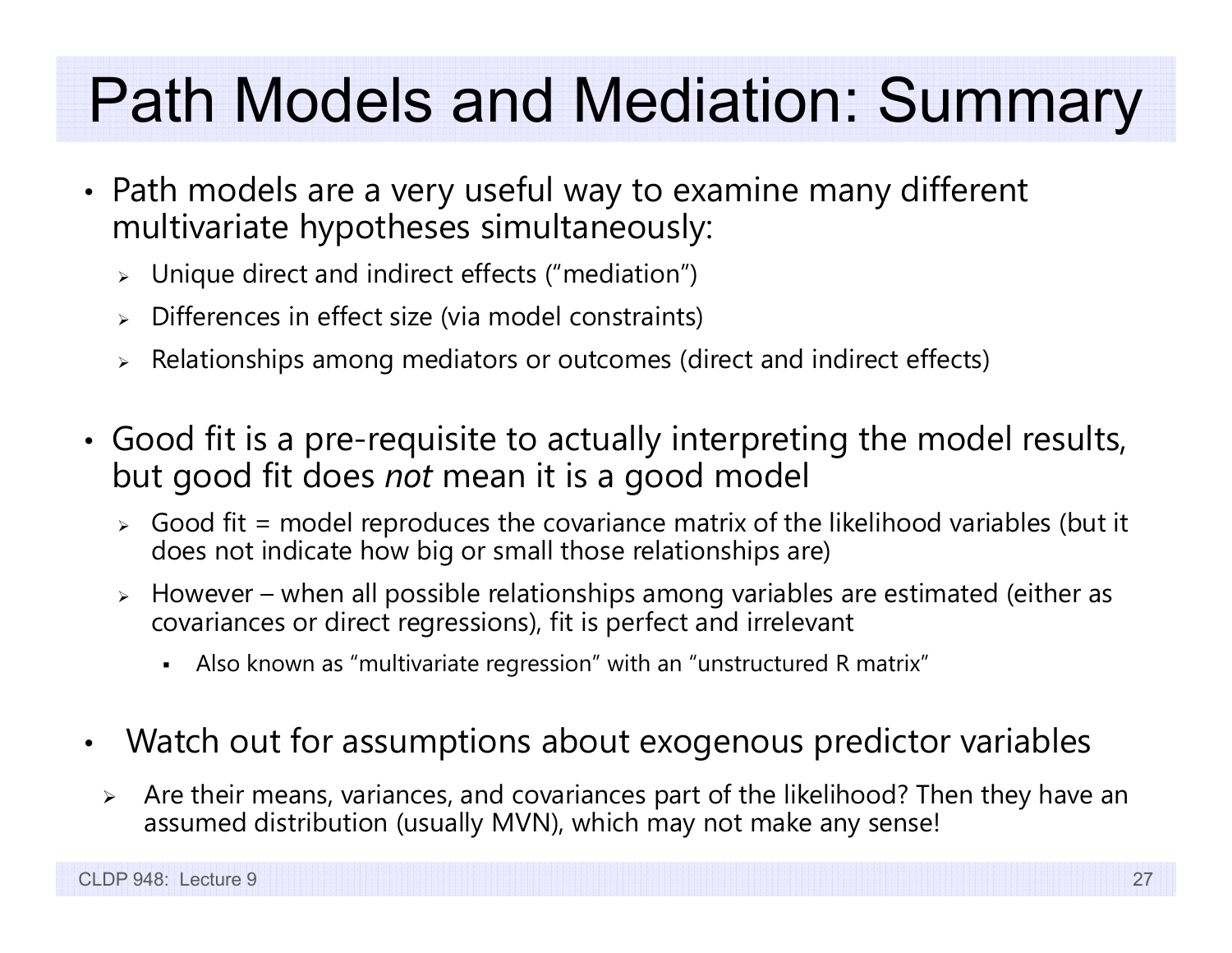# Structural Equation Modeling (SEM)

• The term "SEM" gets used to describe many different models, but fundamentally, **SEM consists of two parts**:

#### **Measurement model for each latent variable**

- "CFA" if indicators are continuous and "normal enough"
- $\blacksquare$ "IFA" if indicators are binary, ordinal, or nominal
- "?name?" if indicators require some other link function (e.g., counts)
- Factors/thetas/traits are assumed to be multivariate normal

#### **Path analysis (regressions) amongst the latent variables**

- $\blacksquare$  And amongst other observed variables that are not used as part of the measurement model for those latent variables
- Other observed variables can be of whatever kind, so long as the observed outcomes have their distributions modeled properly
	- e.g., a binary predictor variable does not require a logit, but a **binary outcome variable** does (so then it's on the CATEGORICAL statement)
	- THERE IS NO SUCH THING AS A CLASS STATEMENT IN MPLUS (I'm sorry), so you have to create manual contrasts to include categorical predictors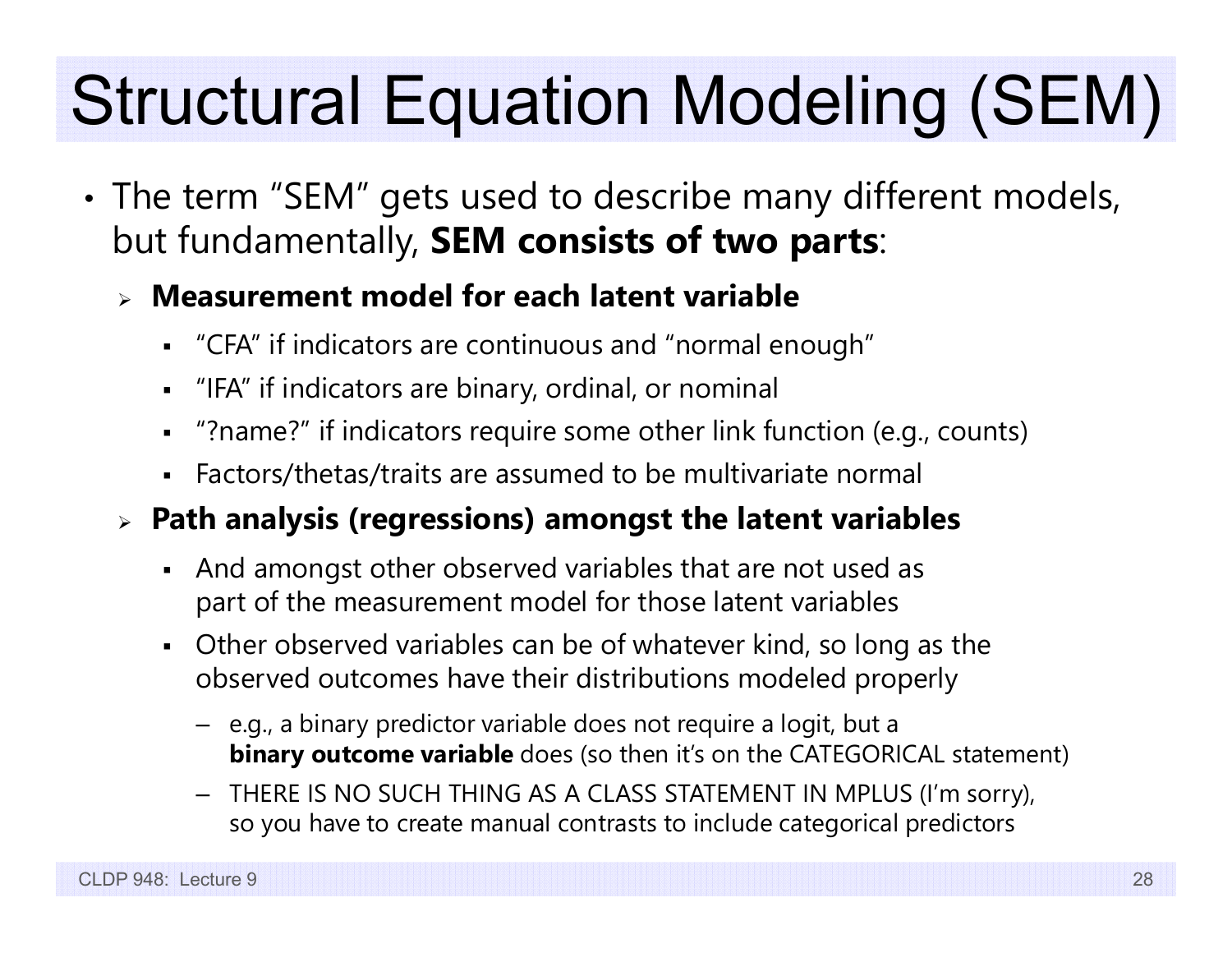### SEM: Model Identification

- • SEM integrates both measurement and path models, so the identification rules for SEM borrow from both
	- Measurement models for each latent variables must be locally identified  $\rightarrow$  each factor has its own scale (mean, variance)
	- $\triangleright$  The path model must be identified (solvable)
- • A necessary (but not sufficient) way of ensuring identification is the t-rule (i.e., a counting rule that I never use in SEM)
	- Number of estimated ("free") parameters must be less than the total number of means + variances/covariances of **all** observed variables ( ) in the analysis: Total possible df =  $\frac{v*(v+1)}{2}$  $+ \; v$
	- $\triangleright$  Practical tip: don't count, just look at your model, and see if it seems logical (e.g., don't have a directed path AND a covariance between two variables), make sure all latent factors are locally identified, and beware of negative factor loadings (then factors won't know which way to go)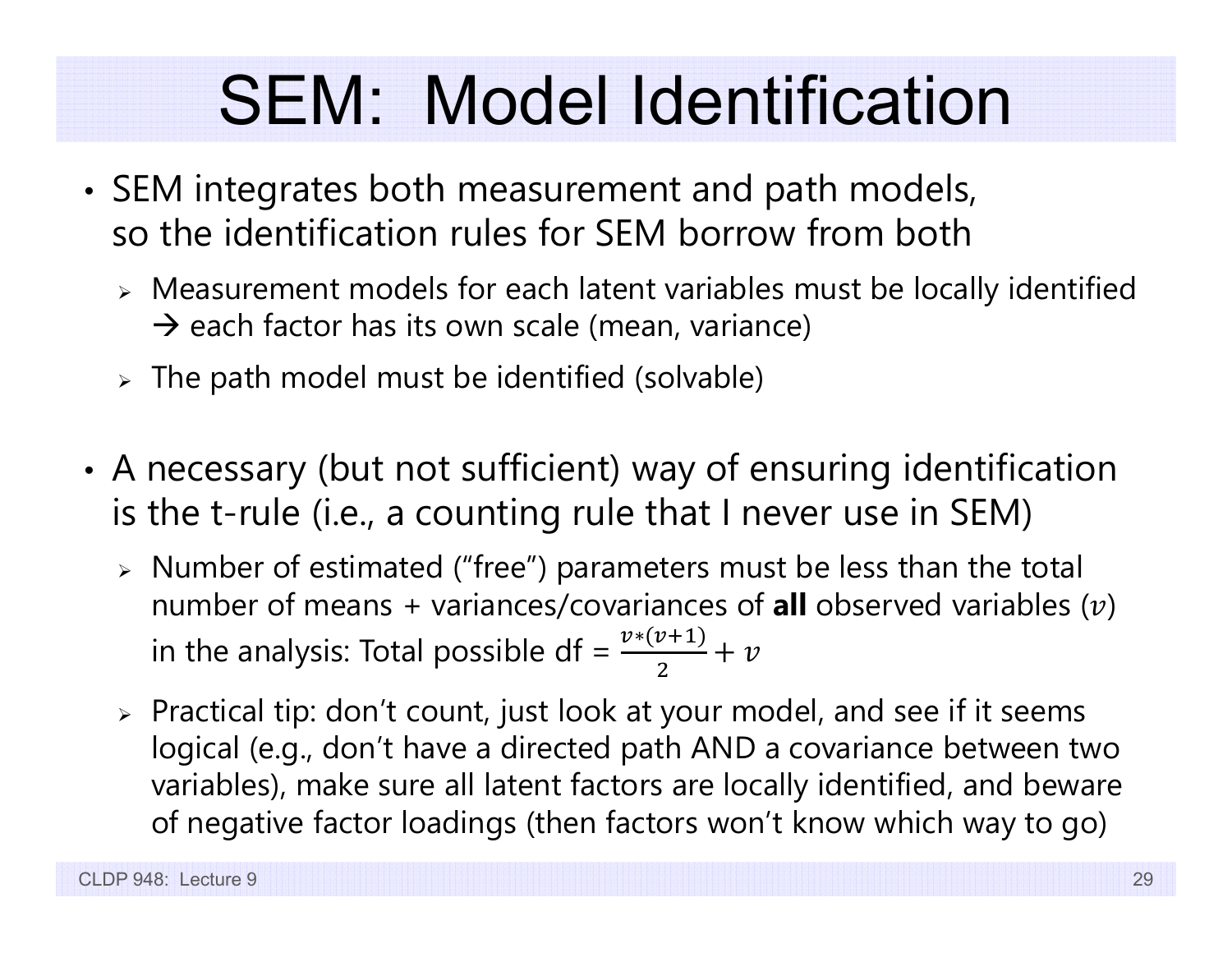### SEM: Predictors vs. Outcomes

- • $\bm{\cdot}$  New terminology for use in SEM:
	- Predictor variables are called "**exogenous**" (arrows go out of it only)
	- Outcome variables are called "**endogenous**" (arrows go into it)
	- If a variable is *both* a predictor and an outcome, it is "endogenous"
- •• Some SEM books claim that when using ML, that \*all\* variables should have a multivariate normal distribution (MVN), but this is NOT true in Mplus for three reasons:
	- $\triangleright$  You can use ML with link functions and other distributions (e.g., CATEGORICAL tells it to use Bernoulli or Multinomial instead as needed)
	- $\triangleright$  Exogenous variables are not part of the ML function unless you make them (by referring to their means, variances, or covariances in syntax)
	- Only the *residuals* of endogenous variables are assumed MVN
	- $\triangleright$   $\,$  MLR can help with continuous but overly kurtotic endogenous variables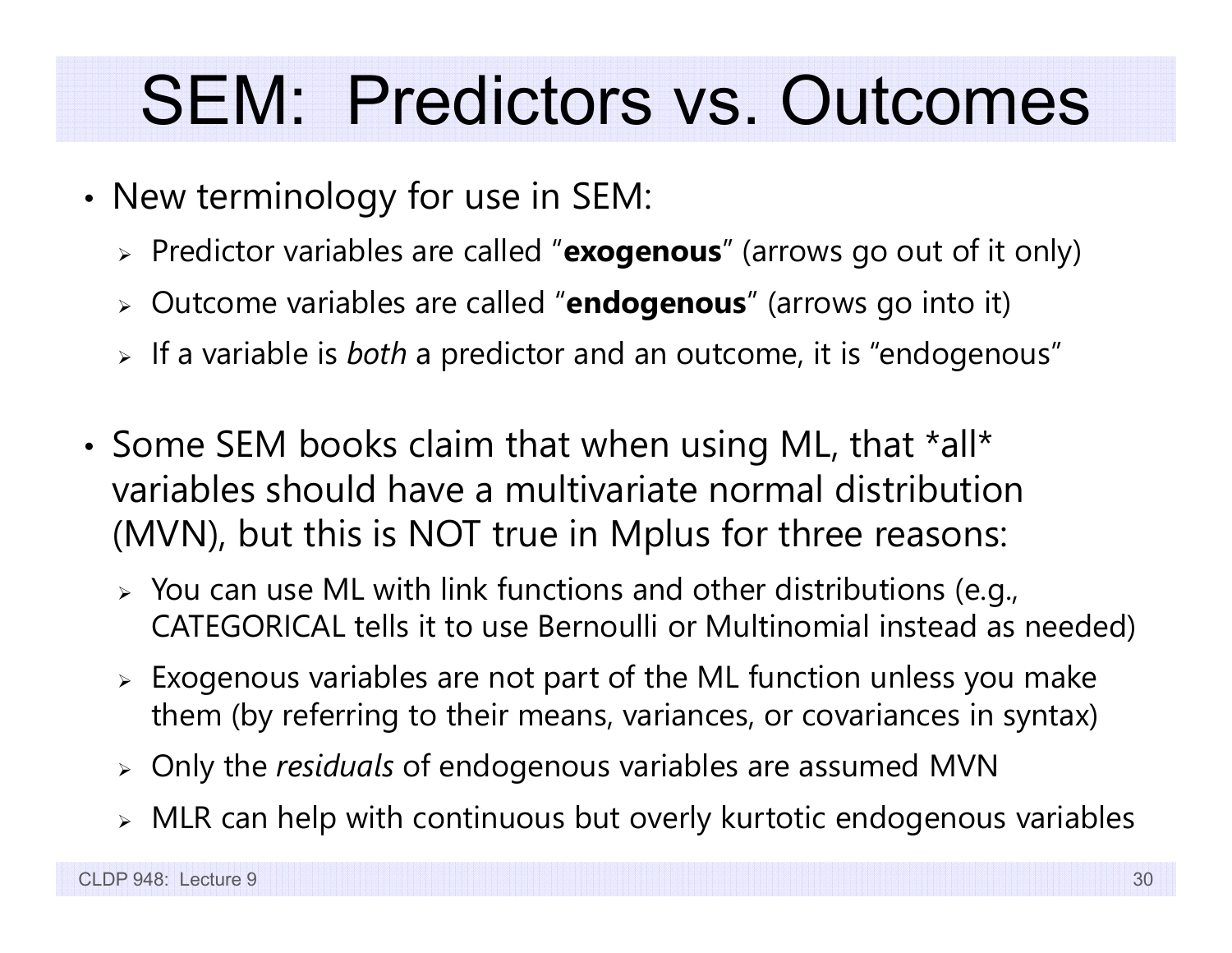## SEM: Predictors vs. Outcomes

- • The important distinction is whether each observed variable is **part of the maximum likelihood function or not**
	- $\triangleright$  Are its means/intercepts, variances/residual variances, or covariances/residual covariances being estimated? Then yes, it is
	- Are *just* its paths predicting endogenous variables being estimated? Then no, it is NOT part of the likelihood
- • **Upside** of putting exogenous variables in the likelihood?
	- $\triangleright$  Predictors can have missing data (assuming missing at random)
- **Downside** of putting exogenous variables in the likelihood?
	- $\triangleright$  Distributional assumptions then apply, although Mplus gets cranky  $\blacksquare$ when exogenous variables are added to CATEGORICAL
		- n A silly work-around is to make it a perfect single indicator of a latent factor, that way it becomes an "outcome" officially, but this may cause other problems
	- $\triangleright$  Covariances amongst "predictors" then contribute to fit...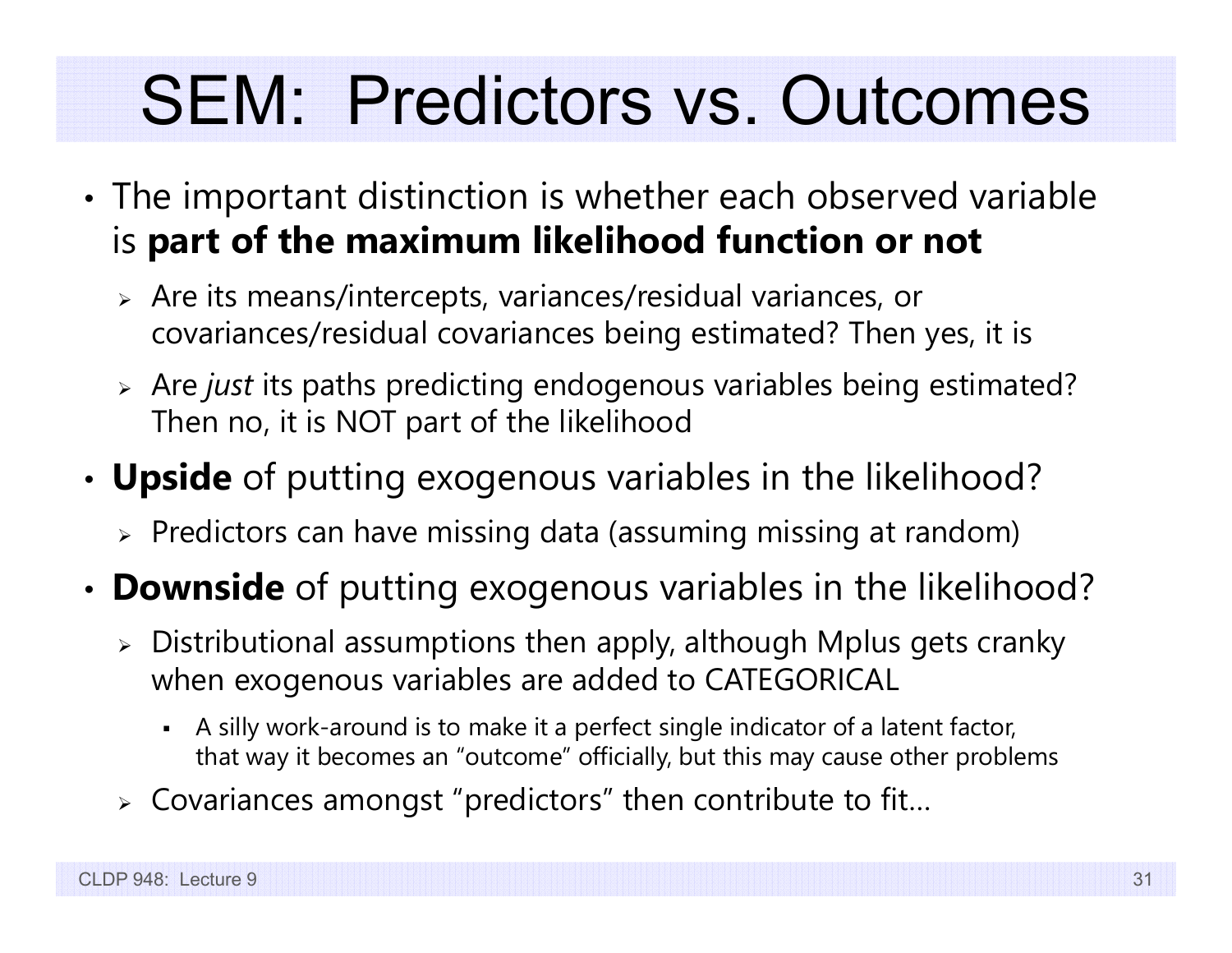## SEM: What goes into model fit

- • Back in CFA/IFA, misfit was almost always due to covariances
	- If each indicator has its own **intercept or thresholds**, then the indicator **means or response frequencies** will be predicted perfectly
	- If each indicator has its own **residual variance**, then the indicator **total variances** will be predicted perfectly
	- **Factor loadings** are supposed to predict covariances among indicators, so once you have 4+ indicators in a model **potential for misfit**
- • The same is true in SEM, but with a catch, because only some covariances "count" towards model fit
	- $\triangleright$  Covariances amongst variables in the likelihood COUNT
	- Covariances for "predictors" (NOT in the likelihood) with "outcomes" (in the likelihood) COUNT
	- Covariances amongst "predictors" (NOT in the likelihood) do NOT count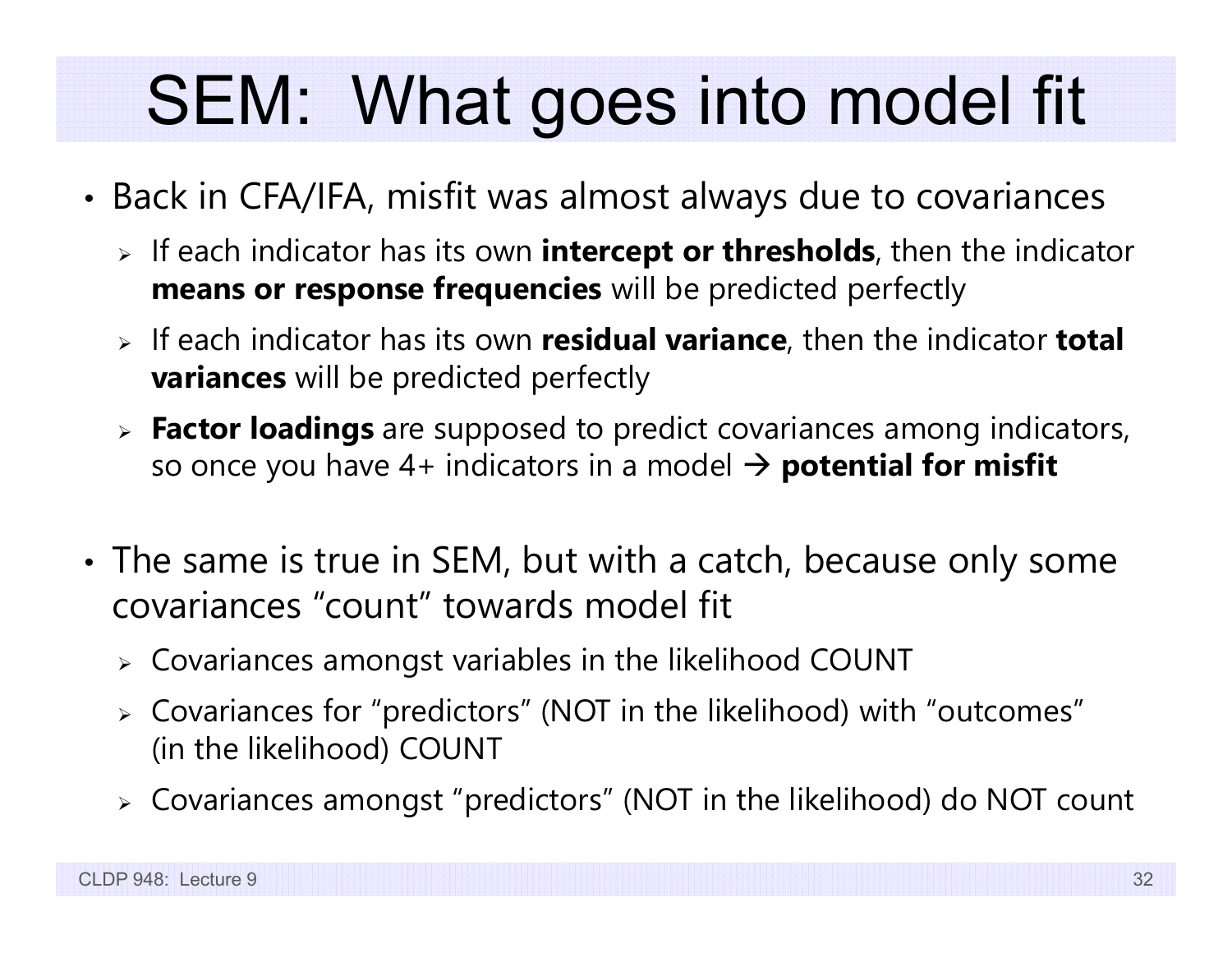## SEM: What to do first?

#### •**Because SEM is composed of two distinct parts…**

- $\triangleright$  Measurement model that identifies latent variables
- $\triangleright$  Structural model for relations involving those latent variables

#### • … **you should build these models sequentially**

- $\triangleright$  Start by ensuring each over-identified factor fits adequately
- When possible, then combine all factors of interest and other observed variables in the same model, estimating all possible relations among them (this "saturated" model is the best-fitting structural model)
- $\triangleright$  Then modify the structural model to answer your questions, and see if the simpler model is NOT worse than the saturated structural model
- Because the measurement model will dominate model fit, informative tests of the structural model need to focus THERE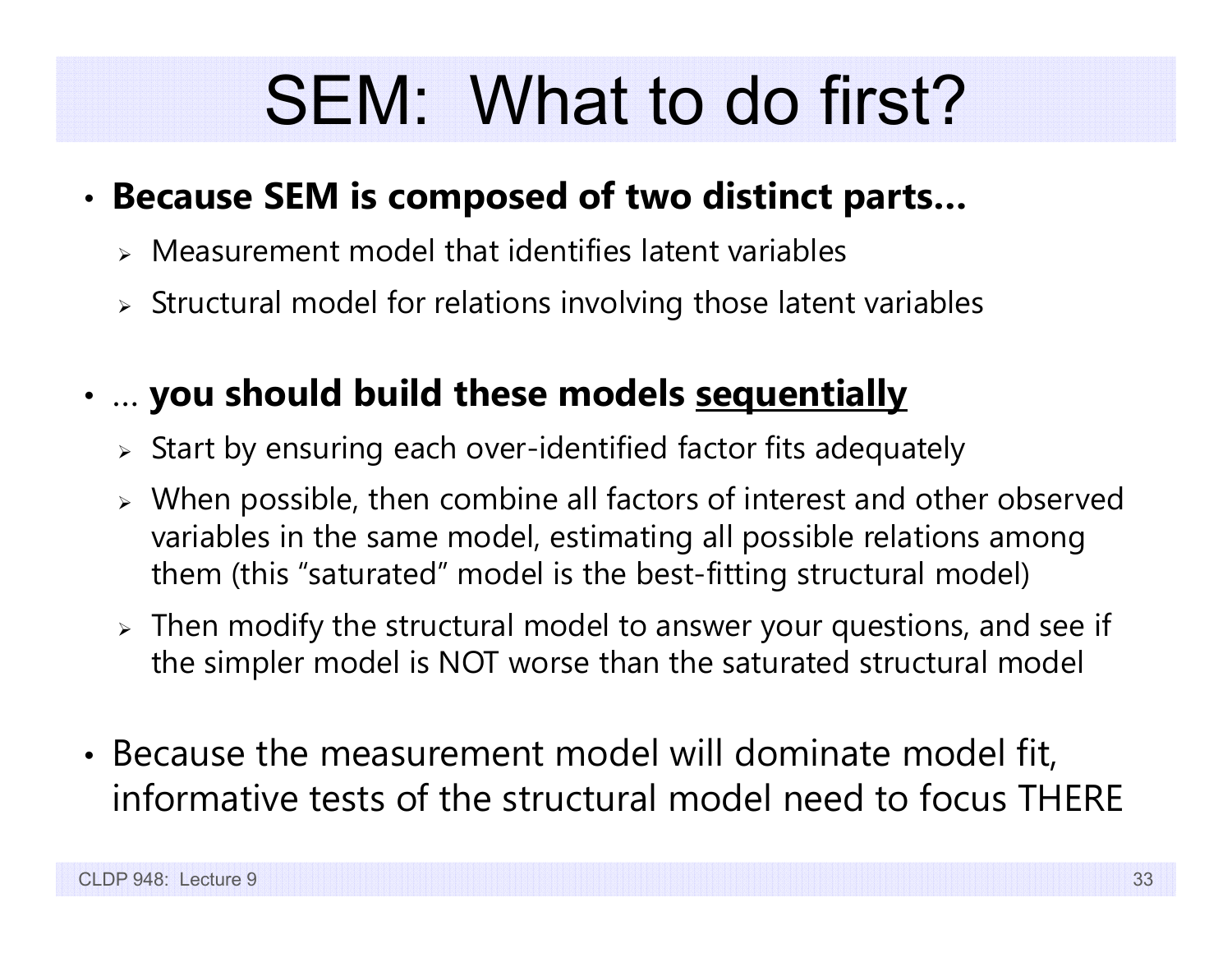## SEM: What to do if I can't do it?

- A simultaneous estimation of measurement and structural models in SEM is the gold standard, but may not work for you
- • SEM is likely to break (i.e., not converge, give crazy SEs) when:
	- $\triangleright$  Sample sizes are small (few persons relative to # estimated parameters)
	- Many estimated parameters (especially with few persons)
	- $\triangleright$  Some outcomes are non-normal (link functions are involved)
	- $\triangleright$  Many latent variables are included (especially with link functions)
	- $\triangleright$  Latent factors are not well-identified (2 indicators is not enough)
	- Latent variable interactions are included (which require numeric integration  $\bm{\rightarrow}$  repeated rectangling of the latent trait distributions)
- •What to do then? Alternatives range from ok to terrible…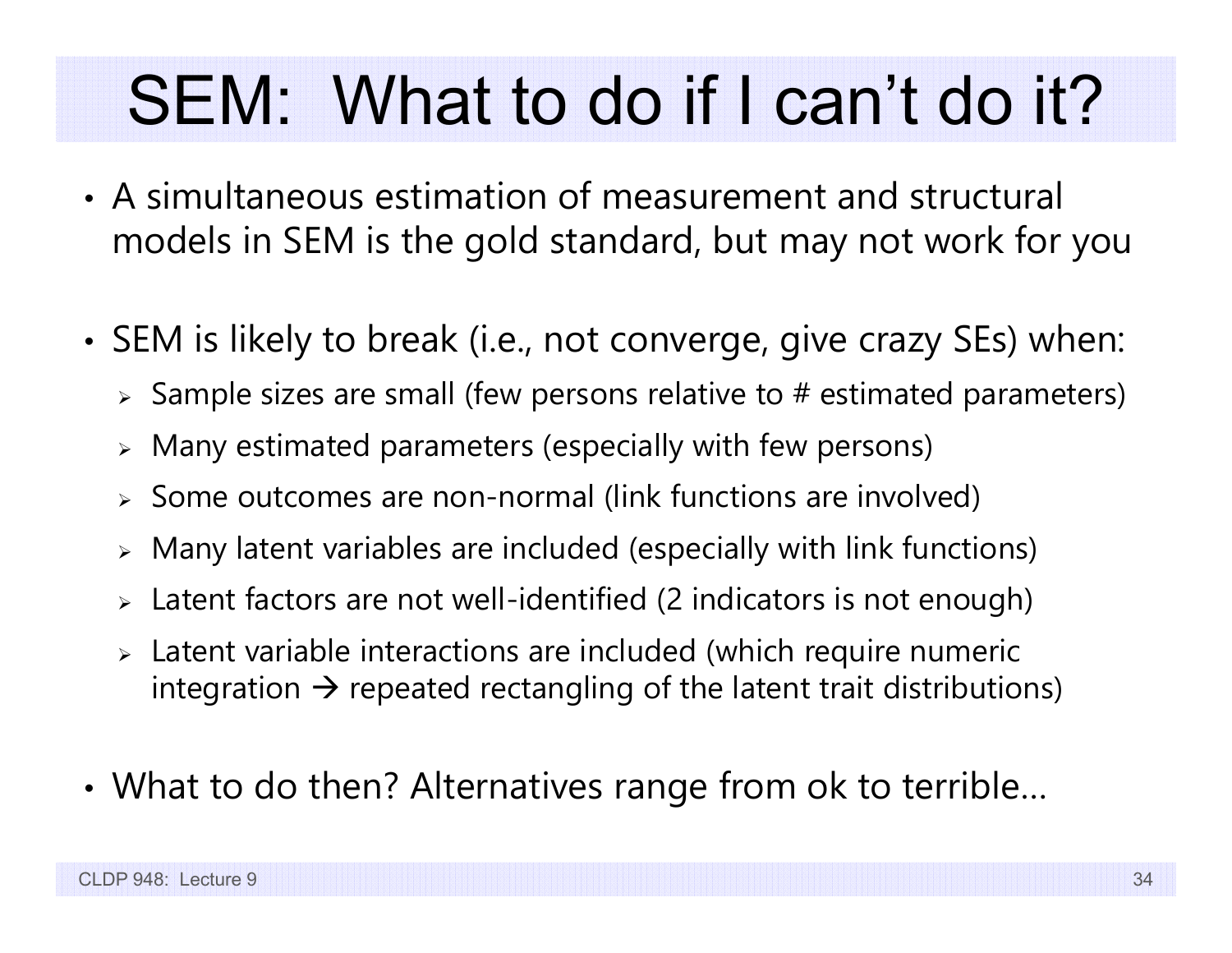#### First try a simpler measurement model

- • One way to save estimated parameters—when possible to do so without hurting model fit too much—is to **fit constrained measurement models** (i.e., make the parcels a real structure)
- • For example, for a factor with 12 original indicators:
	- > Total possible DF for actual 12 indicators =  $\frac{12(12+1)}{2}$  $+12 = 90$
	- » Used DF for **full one-factor** model = 12λ+12μ+12σ<sup>2</sup>e  $\frac{2}{9}$  = 36
	- » Used DF for **tau-equivalent** (Rasch) factor model = 1λ+12μ+12σ<sup>2</sup>e  $\frac{2}{9}$  = 25
		- $\cdot$  It is more difficult to estimate more loadings than more  $\mu$  or  $\sigma_{\rm e}^2$  $\mathbf 2$
	- » Used DF for **parallel items** factor model: 1λ+12μ+1σ<sup>2</sup>  $\frac{2}{9}$  = **14**
	- » Used DF for an **"empty means" parallel items** model: 1λ+1μ+1σ<sup>2</sup>  $^{2}_{6}$  = 3
	- $\triangleright$  If not all loadings/residual variances/intercepts can be constrained across items, perhaps at least some of them can?
	- $\triangleright$  Mplus allows you to test intermediate possibilities, not just all or nothing with respect to each indicator gets its own parameter(s)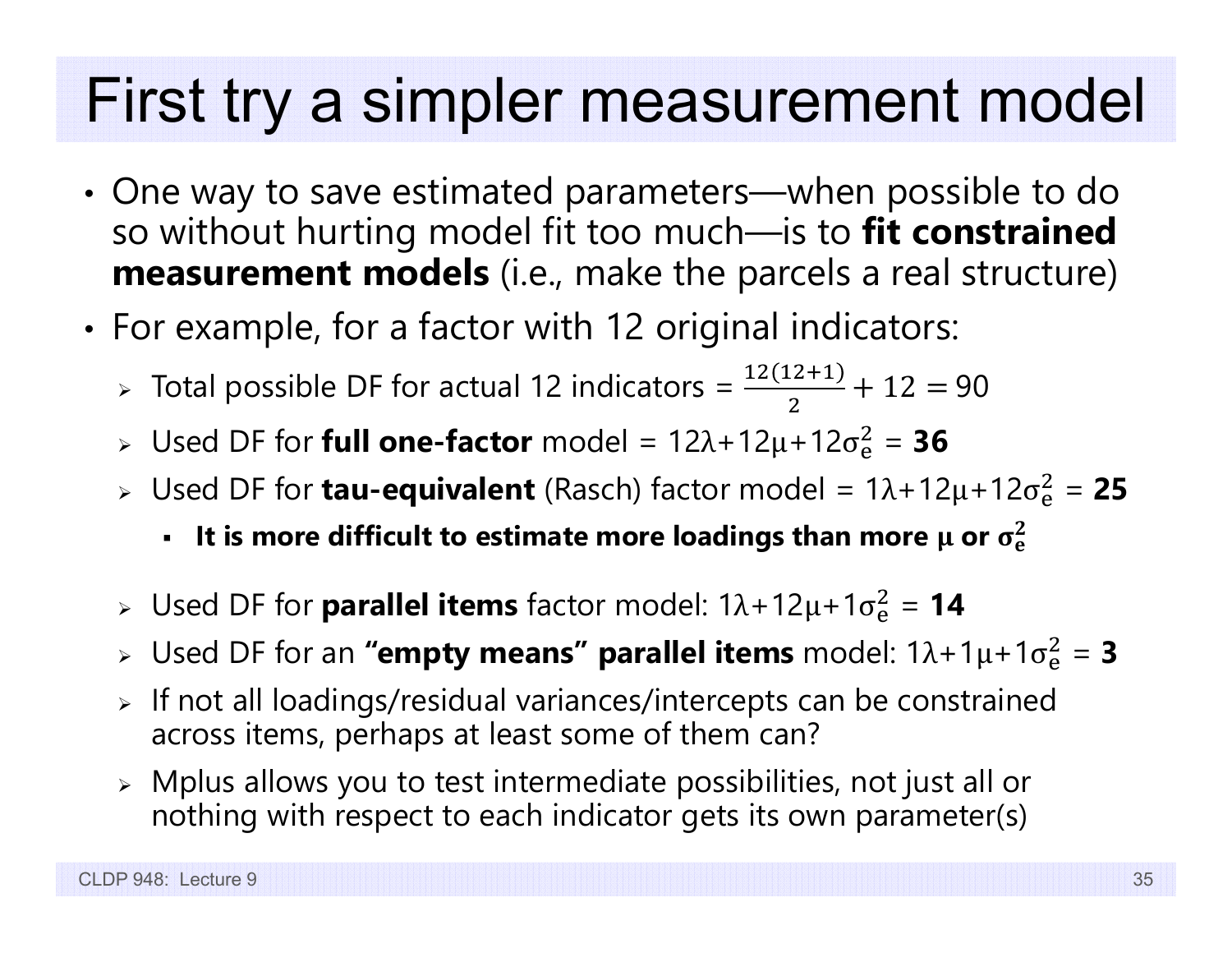# 3 Problems with SEM Alternatives\*

- 1. Assuming **unidimensionality** and **tau-equivalence** (equal discrimination) of indicators within a single sum score
	- $\triangleright$  If these do not hold, the validity of the factor is questionable
- 2. Assuming **perfect reliability** of observed variables
	- $\triangleright$  If reliability is not perfect, then the estimates of its relationships with other variables will be downwardly-biased (weaker than they should be)
- 3. Assuming each person's **trait estimate is perfectly known**
	- $\triangleright$  If zero variability of a person's trait estimate is assumed, then the SEs for its relationships with other variables will be downwardly-based (so effects will look more precise and more significant than they should be)
	- $\triangleright$  This happens whenever we use only 1 observed trait value per person, **because a trait is essentially a missing value of a predictor variable**
- *\* Thanks to Jonathan Templin for helping me enumerate these problems*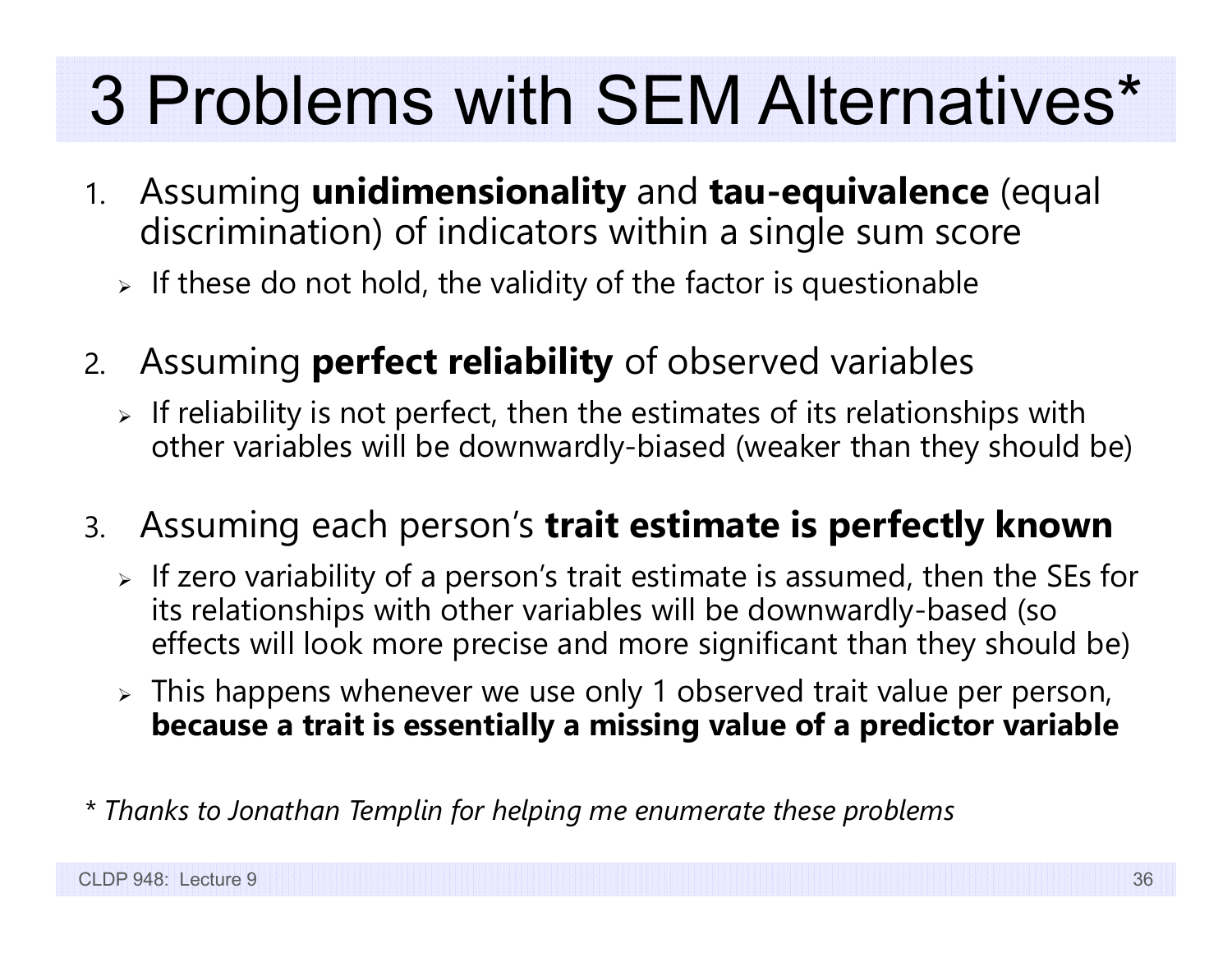## Option 1: Single-Indicator Models

- • $\bm{\cdot}$  If you have determined that a single latent factor fits a set of indicators, an option is a "single-indicator" (ASU) factor model
- • Assuming perfect reliability (Omega=1) would look like this:
	- **Factor BY subscale@1; subscale@0; Factor\*;**
- • Better: Use **Omega reliability** as estimated from *your* data:
	- $\triangleright$   $\,$  Omega:  $\bm{\omega} = \textbf{Var}(\textbf{F}) * (\bm{\Sigma} \bm{\lambda})^2$  /  $[\textbf{Var}(\textbf{F}) * (\bm{\Sigma} \bm{\lambda})^2 + \bm{\Sigma} \textbf{Var}(\textbf{e}) + \, 2 \bm{\Sigma}(\textbf{e} \textbf{ cov})]$
	- **Factor BY subscale@1; subscale\* (Reliable); Factor\*;**
	- $\triangleright$  MODEL CONSTRAINT: Reliable = (1−ω)\*Var(subscale);
	- $\triangleright$  Subscale residual variance is then the "unreliable variance" only
	- $\triangleright$   $\,$  Note: this is not possible if using IRT/IFA factors (reliability varies over trait)
- • Either way, the factor can be "centered" by fixing its mean = 0:
	- **[subscale\*]; [Factor@0];**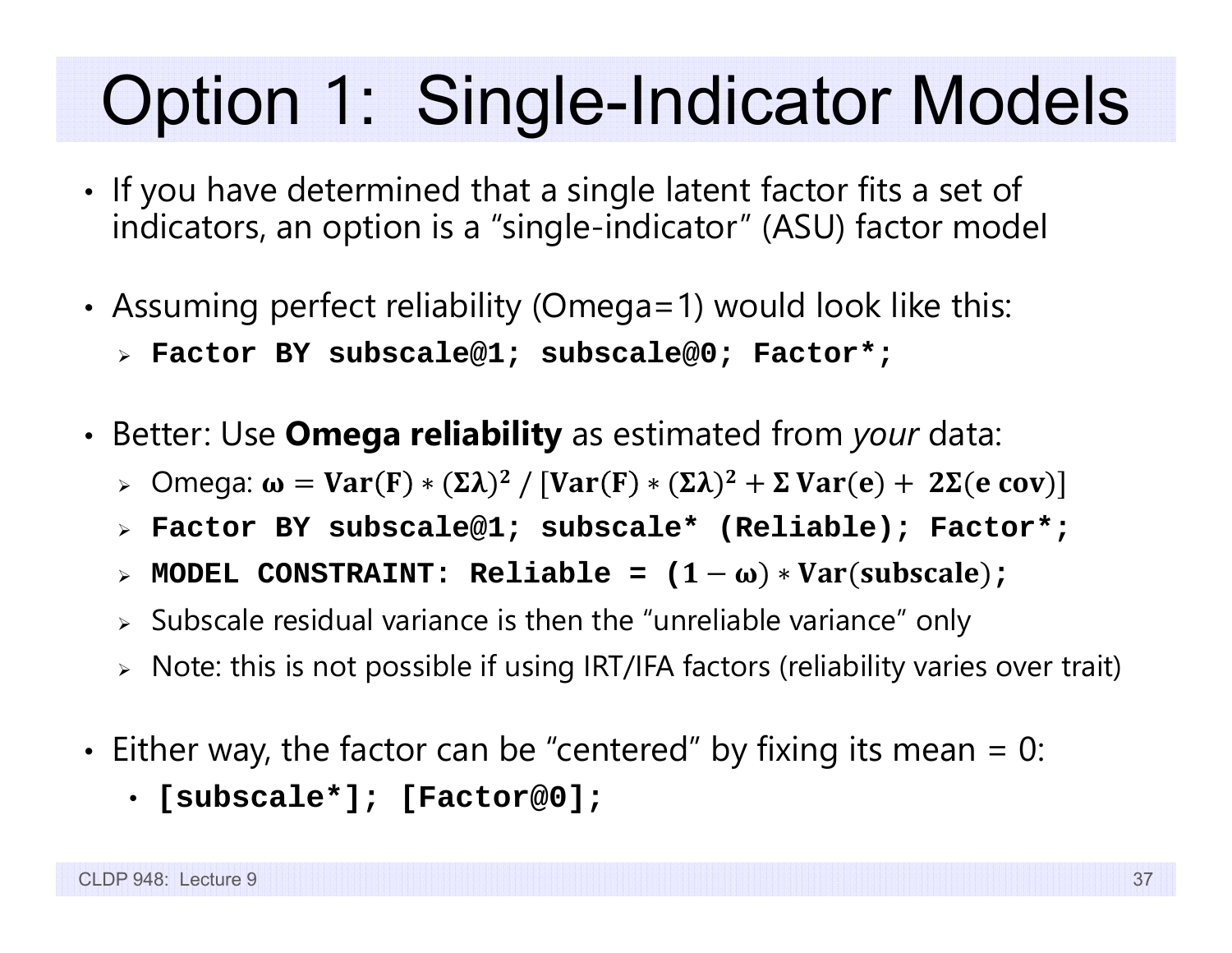# Option 1: Single-Indicator Models

- • Problems with using **a sum score** in a single indicator model (or as an observed variable in an analysis more generally):
- 1. Assuming unidimensionality and tau-equivalence (equal discrimination) of indicators within a single sum score
	- **YEP, this is a definitely a problem.**
- 2. Assuming perfect reliability of observed variables
	- **This is a problem unless correcting for the omega reliability of the sum score (only possible when using CFA).**
- 3. Assuming each person's trait estimate is perfectly known
	- **YEP, this is a definitely a problem when using only one number to represent the trait level of each person.**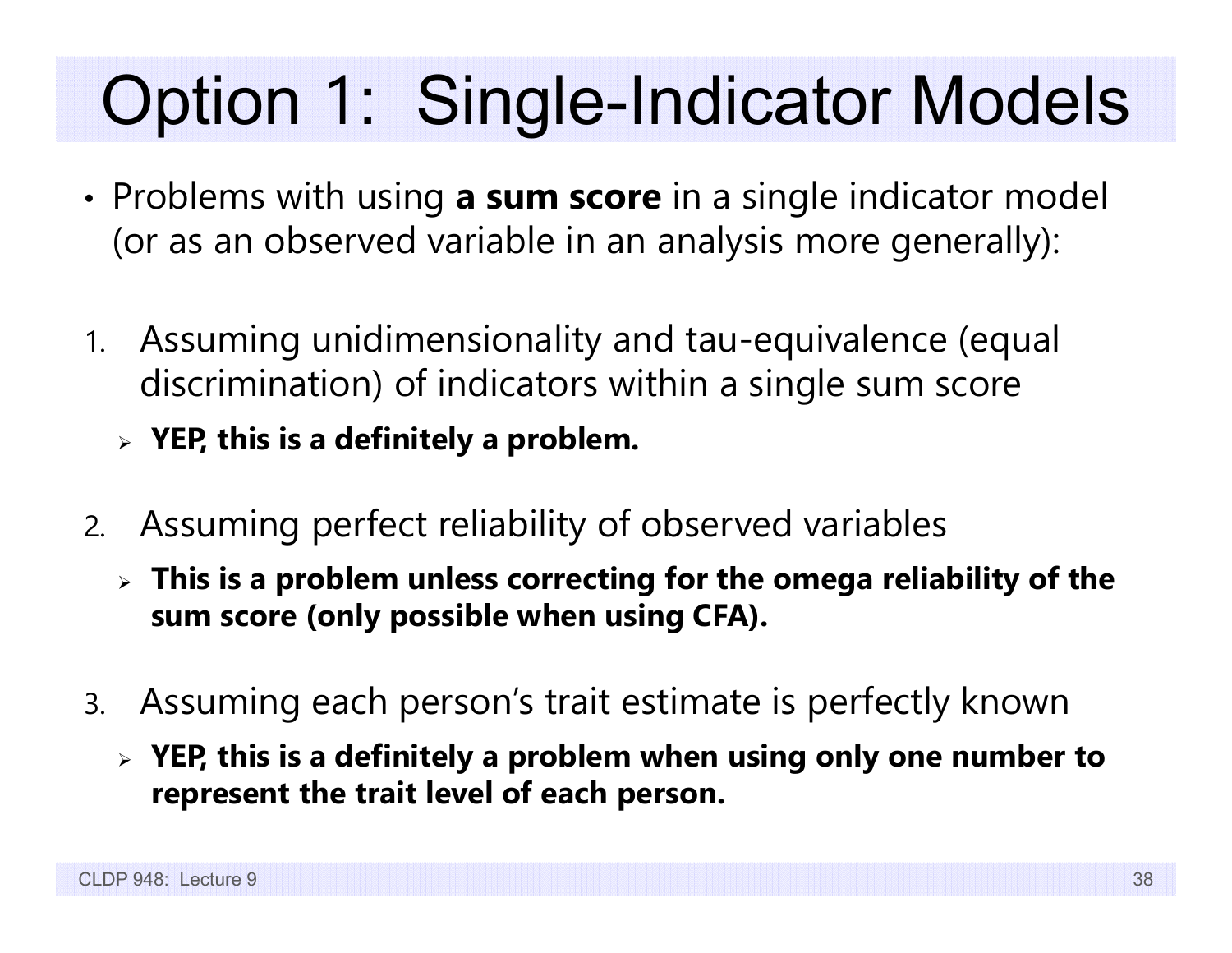### Option 2: Parceling Indicators

#### •**Parceling = ASU for only some of the indicators**

- • $\bm{\cdot}$  For example, for a factor with 12 original indicators:
	- ParcelA = i1+i2+i3+i4, ParcelB = i5+i6+i7+i8, ParcelC = i9+i10+i11+i12
	- **Factor BY ParcelA\* ParcelB\* ParcelC\*; Factor@1; [Factor@0];**

#### •**Guess what happens to model fit???**

- > Total possible DF for actual 12 indicators =  $\frac{12(12+1)}{2}$  $+12 = 90$
- > Estimated DF for actual 12 indicators = 12λ+12μ+12σ $_e^2$  $\frac{2}{9}$  = 36
- Remaining DF leftover = 90 − 36 = **54 = lots of room for misfit**
- > Total possible DF for 3 "parcels" =  $\frac{3(3+1)}{2}$ 2  $+3=9$
- > Estimated DF for 3 "parcels" =  $3\lambda + 3\mu + 3\sigma_e^2$  $^{2}_{6}$  = 9
- Remaining DF leftover = 9 − 9 = **0 = fit is "perfect" (just-identified)**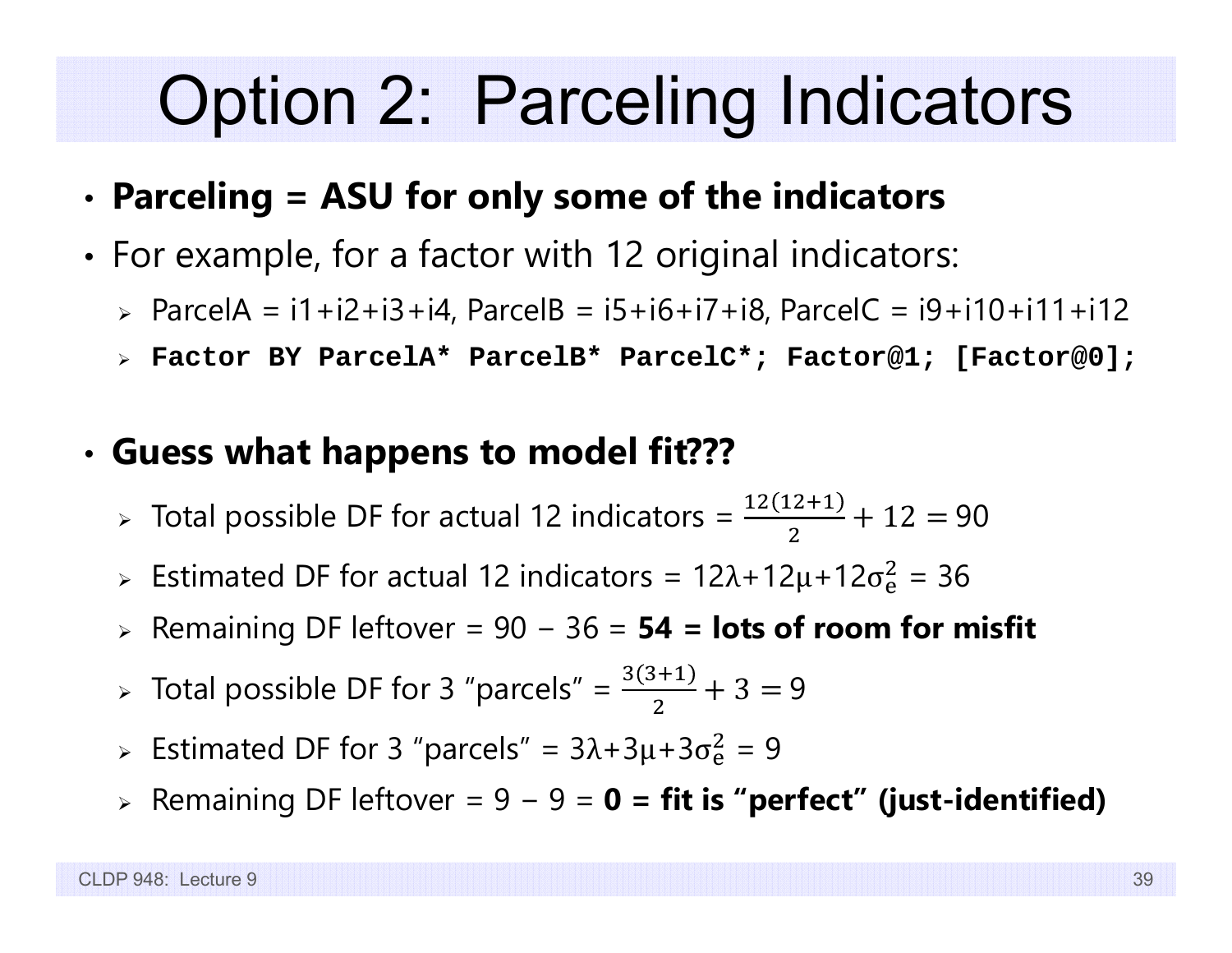## Option 2: Parceling Indicators

- • Contrary to what others may say… **PARCELING IS TOTALLY CHEATING AND YOU SHOULD NOT DO IT**
- • That being said, here's how to parcel responsibly if you must:
	- Recognize that **parceling assumes tau-equivalence** (equal loadings) of the indicators within each parcel, so **test that ahead of time**
	- $\triangleright$  If tau-equivalence (a Rasch-type model) holds, then you aren't losing information (or cheating model fit) by combining the item responses
	- **Be honest** that parceling is an intermediate choice between:
		- ASU completely (single-indicator model for a construct)
		- ASU sort of (parceling only some of the indicators together)
		- An actual indicator-specific measurement model that reflects *all* the data
	- $\triangleright$  Recognize that different combinations of indicators to parcels can create very different results (especially for "subscales" of subscales), and **do NOT use parcels as a way to "control for" or HIDE misfit**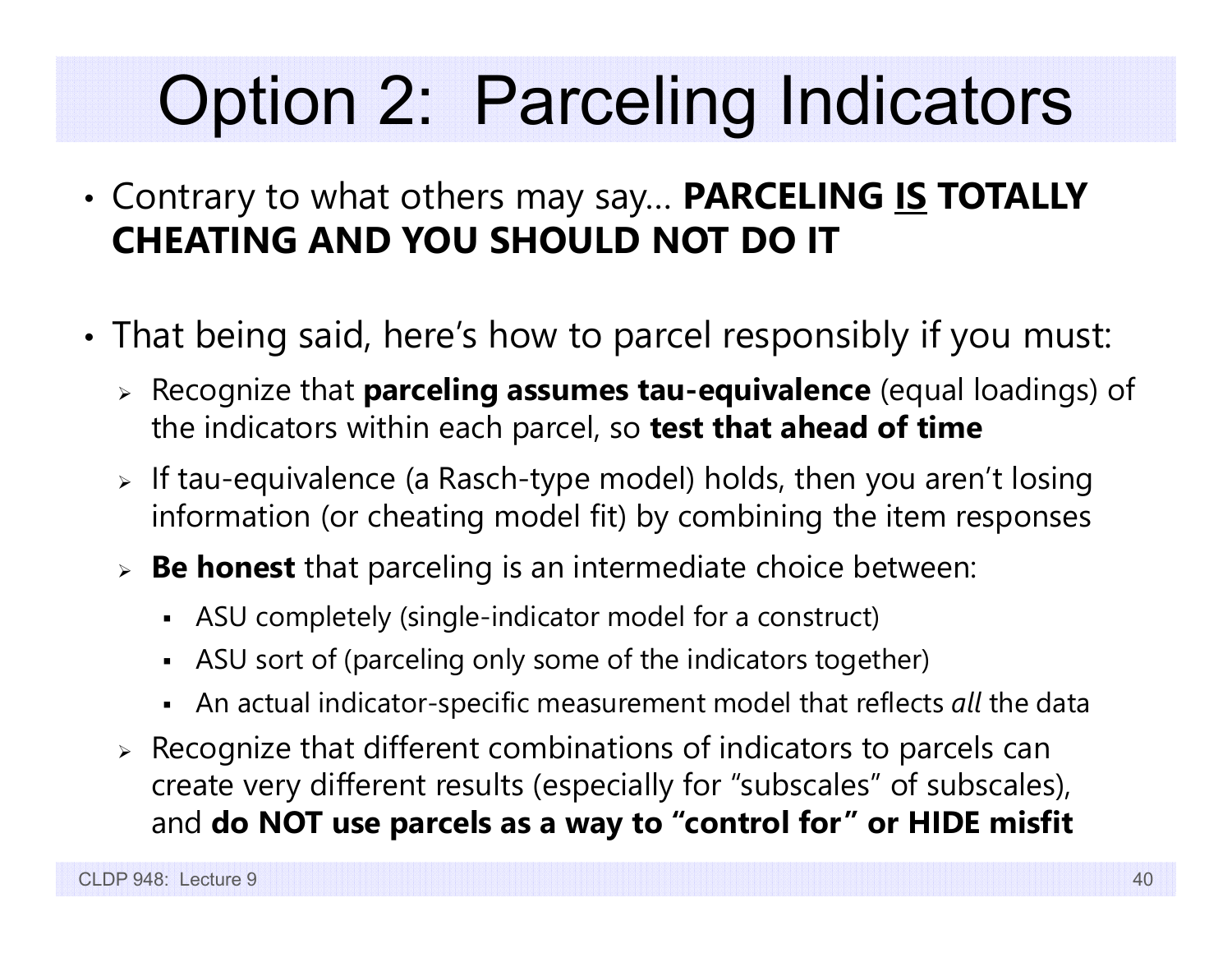## Option 2: Parceling Indicators

- • Problems with **using parcels** rather than the original indicators (aside from an invalid assessment of model fit):
- 1. Assuming unidimensionality and tau-equivalence (equal discrimination) of indicators within a single parcel
	- **YEP, this is a definitely a problem (unless verified ahead of time).**
- 2. Assuming perfect reliability of observed variables
	- **The parcel is not assumed completely reliable, but the reliability across parcels is likely to be too optimistic (hidden error within).**
- 3. Assuming each person's trait estimate is perfectly known
	- **This is not a problem if the latent variable is retained in the model, but we are assuming perfectly known parcel-level scores.**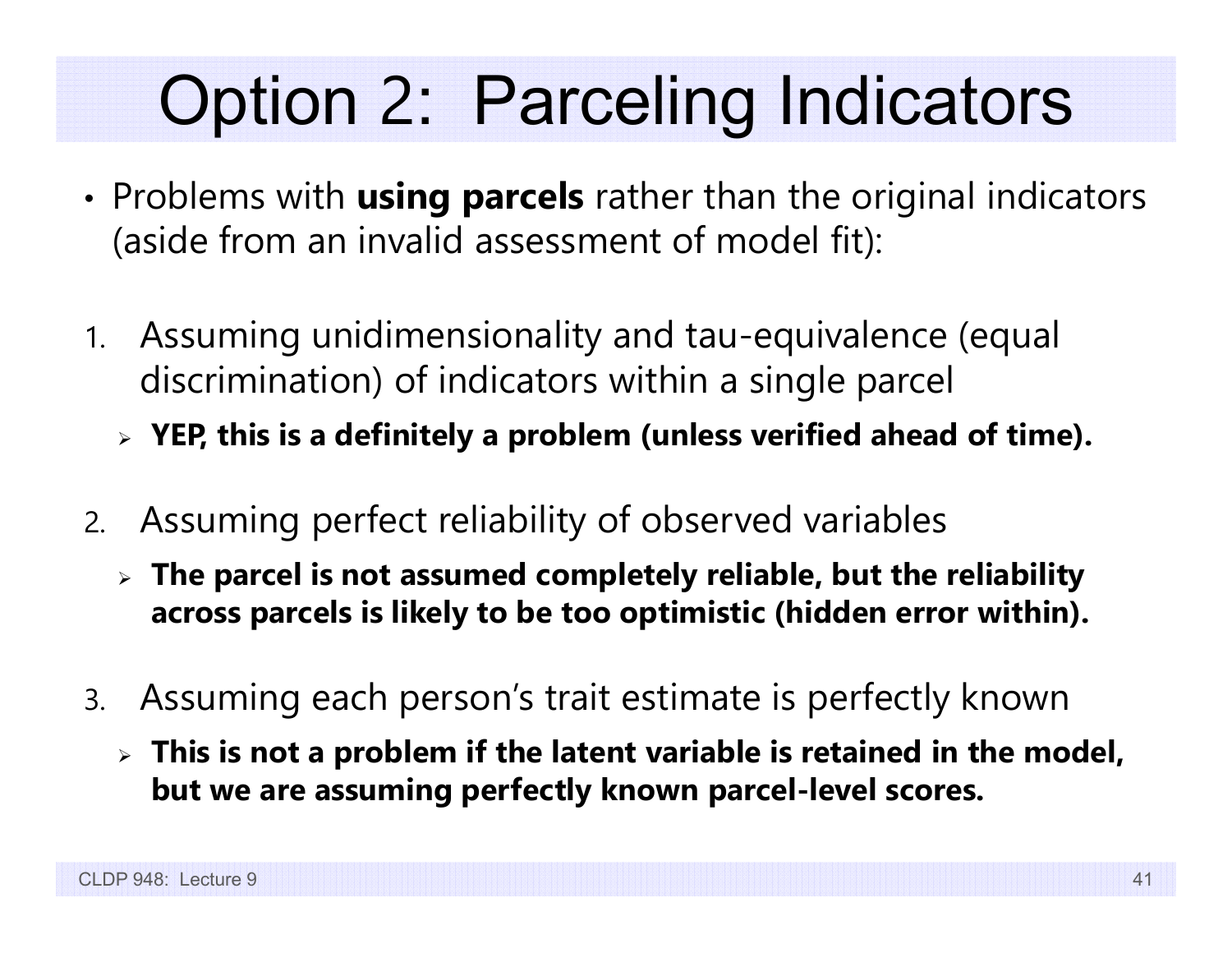#### Option 3: Can I just use the factor scores?

- •**In a word, NO. (Try not to, at least.)**
- • Factor score = random effect = mean of a person's *unobserved* latent variable distribution given the observed responses
- • Because this is a latent variable, each factor score really has a **distribution of possible values** for each person
	- $\triangleright$  Factor scores are estimated from a multivariate normal prior distribution, and thus will be **shrunken** (pushed to normal) given low reliability
	- $\triangleright$  There is likely much uncertainty per person, especially for few indicators
		- Although factor scores (thetas) are routinely used in IRT, it's because they are usually based on *dozens* of items per factor ( $\bm{\rightarrow}$  small SE)
- Btw, you CANNOT create factor scores by using the loadings as such:
	- $\triangleright$   $\mathbf{F} = \boldsymbol{\lambda}_{11} \mathbf{y}_1 + \ \boldsymbol{\lambda}_{21} \mathbf{y}_2 + \ \boldsymbol{\lambda}_{21} \mathbf{y}_3 \ldots \boldsymbol{\rightarrow}$  Is a COMPONENT model, not a FACTOR model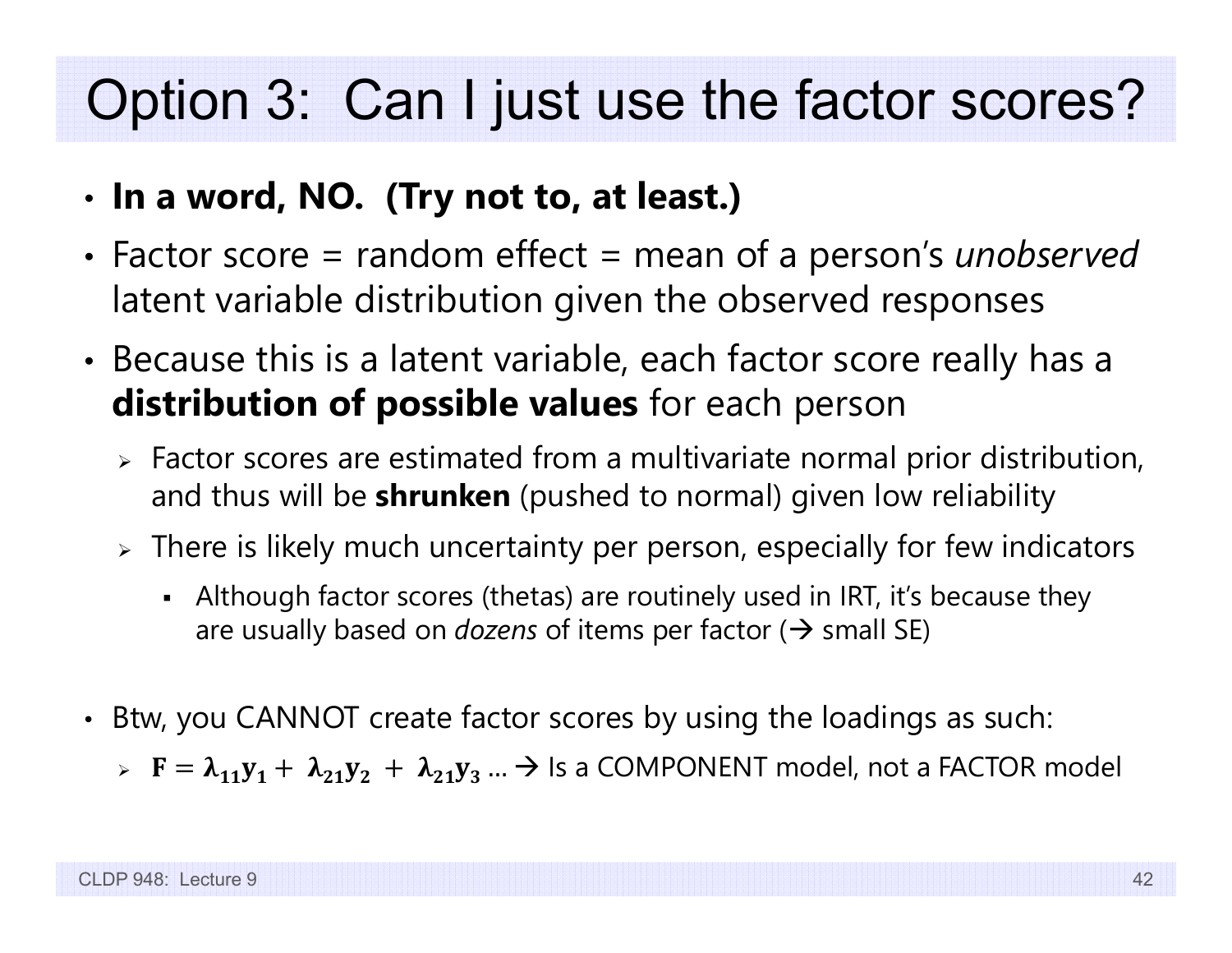### Option 3: Single Factor Scores

- •A factor score is an **observed variable** (just like a sum score is)
- • Assuming perfect factor score reliability would look like this:
	- **Factor BY fscore@1; fscore@0; Factor\*;**
- •• Better: In CFA (but not IRT/IFA in which reliability varies across the trait), you can use **factor score reliability** estimated from *your* data (true trait differences relative to total trait variance):

➤  $\triangleright$  Factor score reliability  $\rho = \frac{\sigma_F^2}{\sigma_F^2 + SE_F^2} \begin{vmatrix} \sigma_F^2 = \textbf{factor} \ \text{variance} \ \text{of} \ \text{factor} \ \text{scores} \end{vmatrix}$  $\mathbf{SE^2_F}$  = error variance of factor scores

- **Factor BY fscore@1; fscore\* (Reliable); Factor\*;**
- **MODEL CONSTRAINT:**   $\texttt{Reliable} \; = \; (1 - \rho) * (\sigma_{\texttt{FS}}^2 + \texttt{SE}_{\texttt{F}}^2)$  ;  $\sigma_{\text{FS}}^2\;$  = variance of factor **scores**  $\mathbf{SE^2_F}$  = error variance of factor scores
- $\triangleright$  Note this is NOT the same thing as Omega reliability for sum scores, and it's still not possible to do if using IRT/IFA factors (reliability varies over trait)
- •• Either way, the factor can be "centered" by fixing its mean = 0:
	- **[fscore\*]; [Factor@0];**

CLDP 948: Lecture 9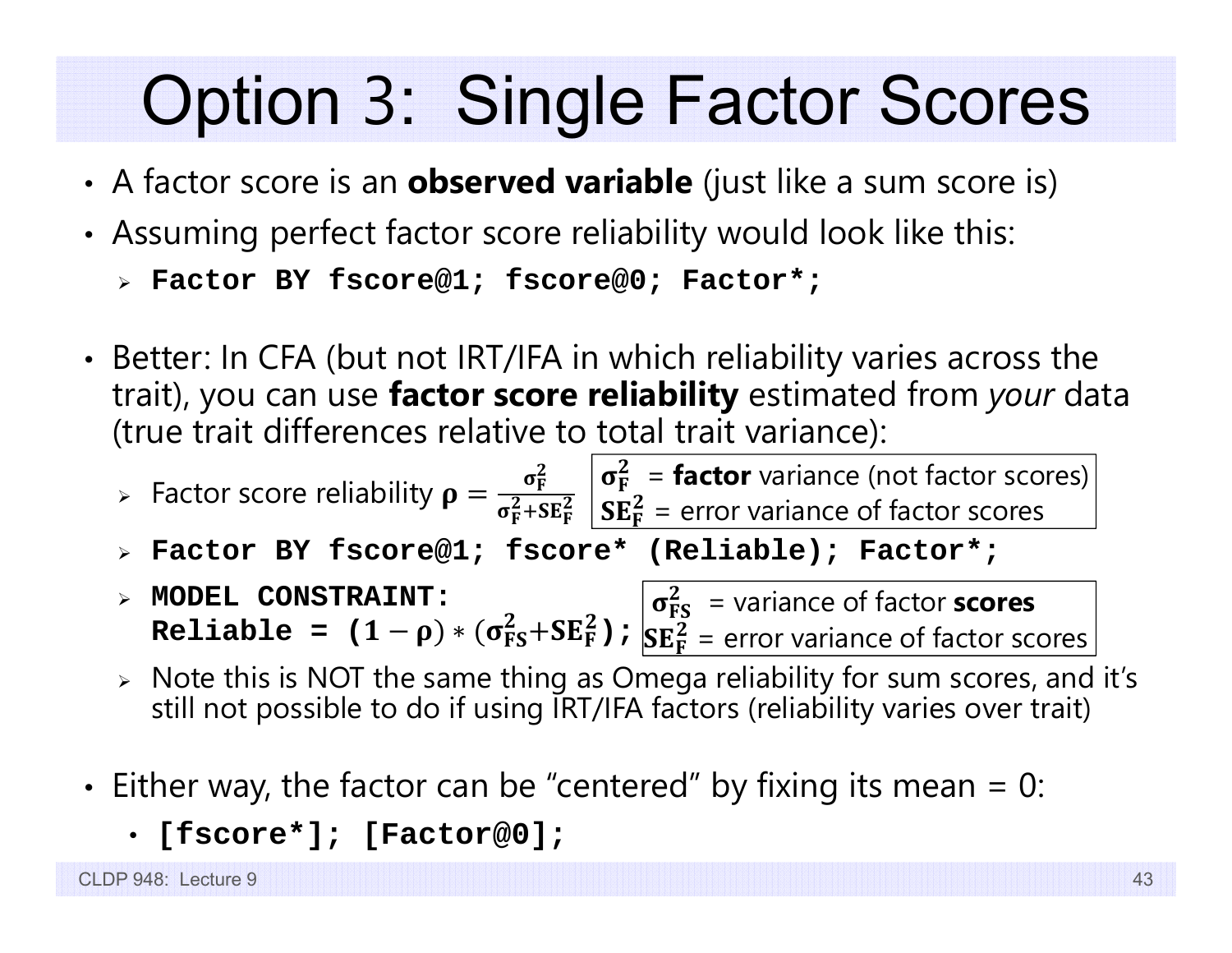#### Example: Estimating Reliability

|                                                             | ! Model 4 -- Fully Z-Scored 2-Factor Model with all parameters labeled for reference |
|-------------------------------------------------------------|--------------------------------------------------------------------------------------|
|                                                             | SitP BY Sit2* Sit4* Sit6* (L1-L3); I SitP loadings (all free)                        |
|                                                             | SitN BY Sit1r* Sit3r* Sit5r* (L4-L6); I SitN loadings (all free)                     |
|                                                             | [Sit2* Sit4* Sit6*] (I1-I3); I SitP intercepts (all free)                            |
|                                                             | [Sit1r* Sit3r* Sit5r*] (I4-I6); [SitN intercepts (all free)                          |
| $\texttt{Sit2*}$ $\texttt{Sit4*}$ $\texttt{Sit6*}$ (E1-E3); | ! SitP residual variances (all free)                                                 |
| $Sitt1r* Sitt3r* Sitt5r* (E4-E6);$                          | ! SitN residual variances (all free)                                                 |
| $\texttt{SitP@1}$ (VarP); $\texttt{SitN@1}$ (VarN);         | ! Factor variances (fixed=1)                                                         |
|                                                             | SitP WITH SitN* (FactCov); The Pactor covariance (free)                              |
| [SitP@O SitN@O] (MeanP MeanN);                              | ! Factor means (fixed=0)                                                             |

| ! Calculate omega model-based reliability per factor<br>MODEL CONSTRAINT:<br><b>Omega Reliability</b><br>NEW (OmegaP OmegaN); ! Using 1 as placeholder for factor variances<br>OmegaP = $(1*(L1+L2+L3)**2) / ((1*(L1+L2+L3)**2) + (E1+E2+E3));$<br>for Sum Scores<br>OmegaN = $(1*(L4+L5+L6)**2)$ / $((1*(L4+L5+L6)**2) + (E4+E5+E6))$ ; |                                                                                     |                         |                |                  |                |                                                                       |  |  |  |
|------------------------------------------------------------------------------------------------------------------------------------------------------------------------------------------------------------------------------------------------------------------------------------------------------------------------------------------|-------------------------------------------------------------------------------------|-------------------------|----------------|------------------|----------------|-----------------------------------------------------------------------|--|--|--|
| New/Additional Parameters<br>0.744<br><b>OMEGAP</b><br>0.775<br><b>OMEGAN</b>                                                                                                                                                                                                                                                            |                                                                                     | 0.020<br>0.014          |                | 37.956<br>56.803 | 0.000<br>0.000 |                                                                       |  |  |  |
|                                                                                                                                                                                                                                                                                                                                          | SAMPLE STATISTICS FOR ESTIMATED FACTOR SCORES<br>SAMPLE STATISTICS<br>Means<br>SITP | SITP SE                 | SITN           | SITN_SE          |                | <b>Factor Score Reliability</b><br>(proportion of true                |  |  |  |
|                                                                                                                                                                                                                                                                                                                                          | 0.000<br>Covariances<br>SITP                                                        | 0.472<br>SITP_SE        | 0.000<br>SITN  | 0.418<br>SITN_SE |                | individual differences)<br>SitP: $\rho = \frac{1}{1 + .472^2} = .818$ |  |  |  |
| SITP<br>SITP_SE<br>SITN<br>SITN SE                                                                                                                                                                                                                                                                                                       | 0.777<br>0.000<br>0.533<br>0.000                                                    | 0.000<br>0.000<br>0.000 | 0.825<br>0.000 | 0.000            |                | SitN: $\rho = \frac{1}{1 + .418^2} = .851$                            |  |  |  |

CLDP 948: Lecture 9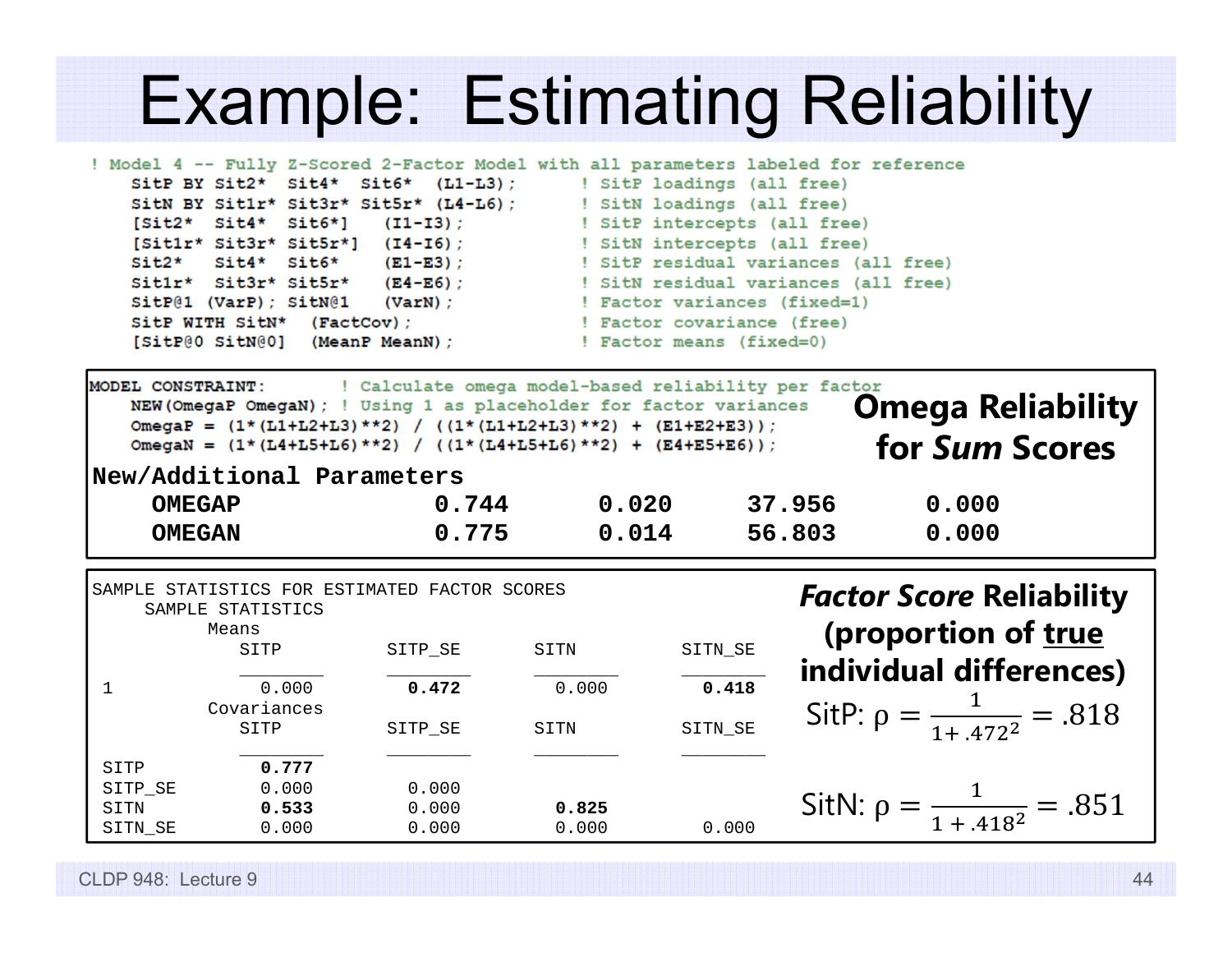## Option 3: Single Factor Scores

- •Problems with a **single factor score** as an observed variable:
- 1. Assuming unidimensionality and tau-equivalence (equal discrimination) of indicators within a single sum score
	- **These should be tested first. Unidimensionality should hold, but tau-equivalence doesn't have to (then just let the loadings vary).**
- 2. Assuming perfect reliability of observed variables
	- **This is not a problem, but factor score unreliability may still create downward bias for relationships with the factor score.**
- 3. Assuming each person's trait estimate is perfectly known
	- **YEP, this is a definitely a problem when using only one number to represent the trait level of each person.**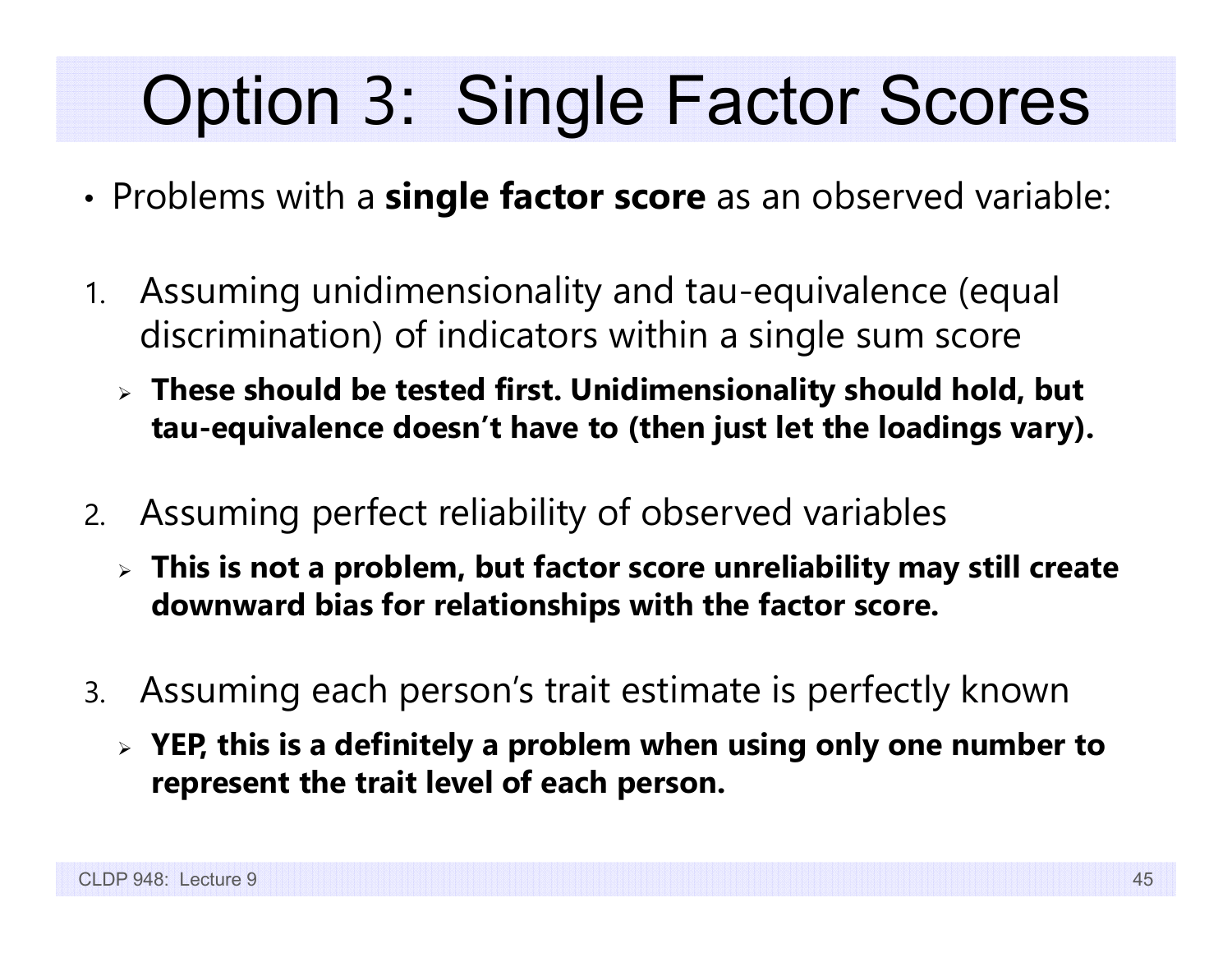## Option 4: Multiple Plausible Values

- • Using a single factor score instead of a sum score can fix:
	- $\triangleright$  Assuming (without testing) unidimensionality and tau-equivalence
	- $\triangleright$  Assuming perfect reliability (can correct using factor score reliability)
- •But **uncertainty in the factor scores** is still a problem…
- • A potential solution: *Multiple* **plausible factor score values**
	- $\triangleright$  An intermediate option between full SEM and single trait estimates
	- $\triangleright$  Generate  $x$  draws from a person's factor score *distribution*, save those draws to separate datasets, analyze each dataset, then combine results using procedures and rules for multiple imputation of missing data
	- $\triangleright$  That way the uncertainty of factor scores per person is still represented, along with the factor model parameters that distinguish the indicators
	- $\triangleright$  This option CAN be used if using IRT/IFA
	- $\triangleright$  Mplus now provides this using a 4-step process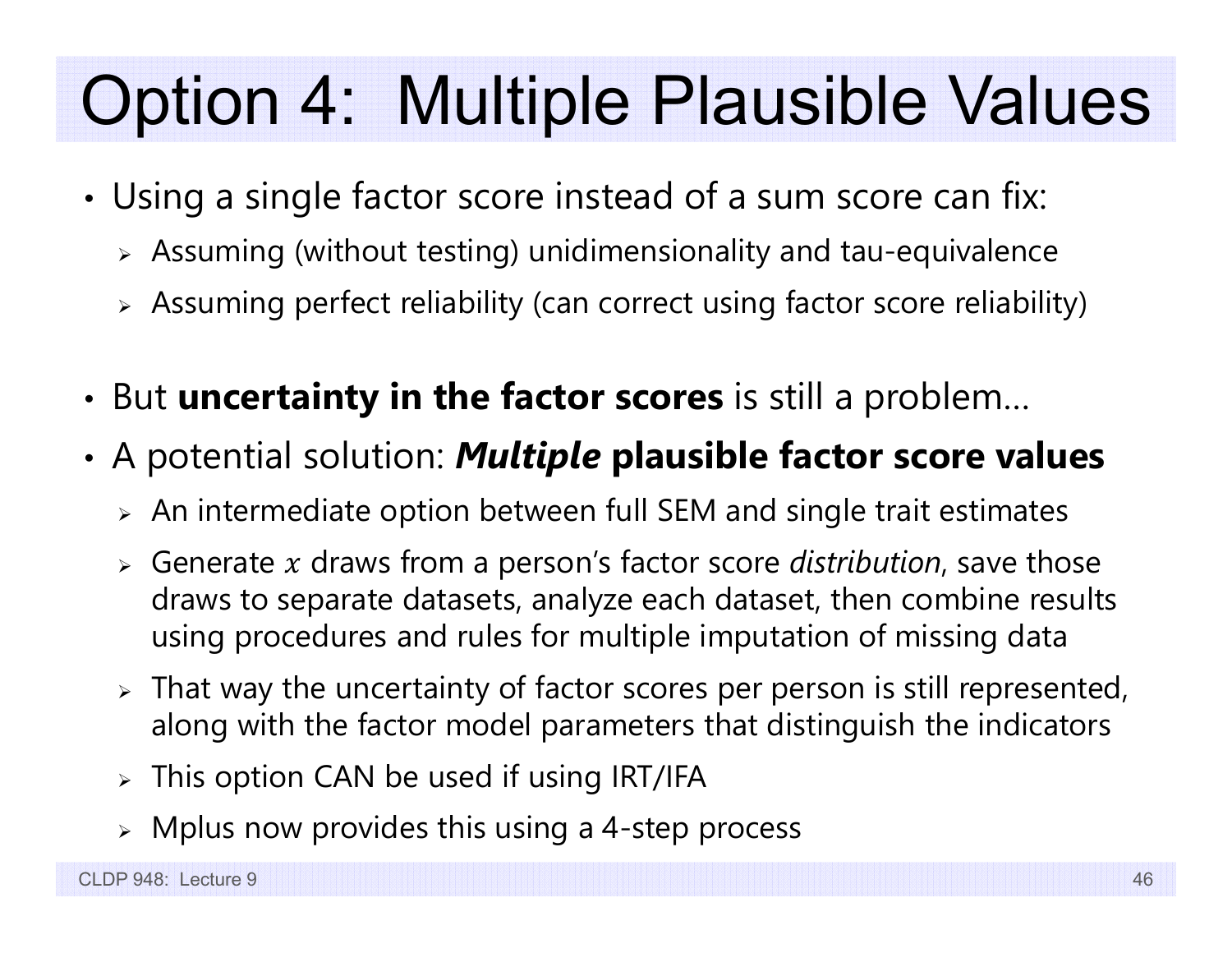## Plausible Values, Step by Step

- **Step 1: Estimate factor model** using ML/MLR, save syntax for estimated parameters as start values (use OUTPUT: SVALUES to save typing)
- **Step 2: Feed in estimated parameters** as fixed parameters (replace all **\***with **@**), re-estimate model using ESTIMATOR=BAYES to generate the factor score draws for each person and save to separate data sets
	- Could do BAYES estimation for all of it, but if you have been using ML/MLR, you should use those parameters instead of letting it find new ones
- Step 3: Merge separate datasets together to create x complete datasets for analysis (see my SAS macro as part of Example 10 to make this easier)
- **Step 4:** Tell Mplus to estimate your model **using the factor scores as observed variables on each of the datasets**, and to combine the results (TYPE = IMPUTATION)
	- $\triangleright$  Will be easier and go faster than analyses of the original latent variables, but still preserves the uncertainty in the factor score estimates per person, along with the factor model from which those factor scores were derived